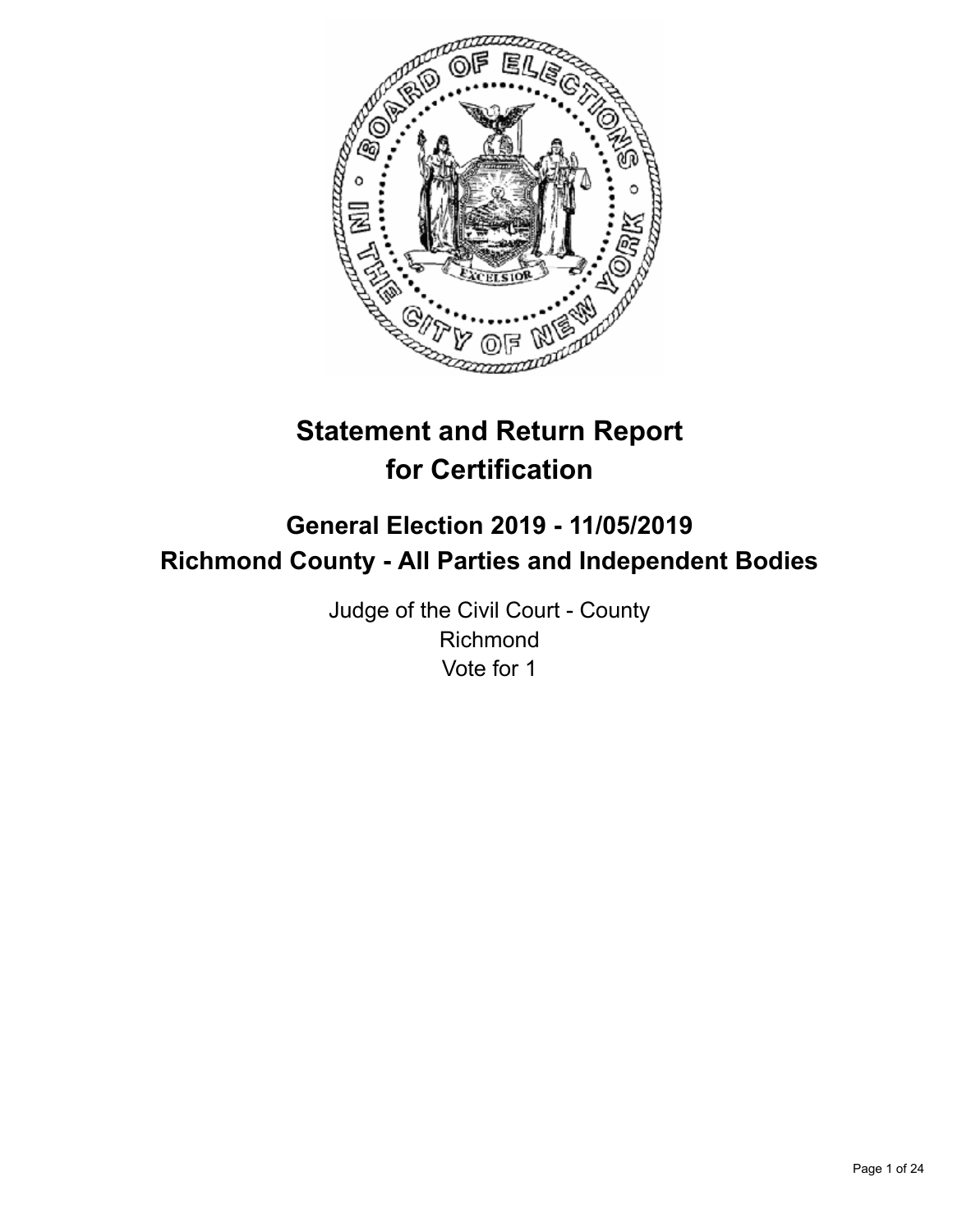

| <b>PUBLIC COUNTER</b>                                    | 14,428       |
|----------------------------------------------------------|--------------|
| MANUALLY COUNTED EMERGENCY                               | 7            |
| <b>ABSENTEE / MILITARY</b>                               | 633          |
| <b>AFFIDAVIT</b>                                         | 41           |
| <b>Total Ballots</b>                                     | 15,109       |
| Less - Inapplicable Federal/Special Presidential Ballots | 0            |
| <b>Total Applicable Ballots</b>                          | 15,109       |
| MATTHEW P. BLUM (REPUBLICAN)                             | 5,625        |
| MATTHEW P. BLUM (CONSERVATIVE)                           | 2,151        |
| AARON JUDGE (WRITE-IN)                                   | 2            |
| ABBY HOFFMEN (WRITE-IN)                                  | 1            |
| ADAM FRIEDLAND (WRITE-IN)                                | 1            |
| ADAM RANDALL (WRITE-IN)                                  | 1            |
| ALEJANDRA ACOSTA (WRITE-IN)                              | $\mathbf{1}$ |
| ALEXA WHORTON (WRITE-IN)                                 | 1            |
| ALLEN CAPPELLI (WRITE-IN)                                | 2            |
| ALVINA MARTIN (WRITE-IN)                                 | $\mathbf{1}$ |
| ANDREA MORSE (WRITE-IN)                                  | 1            |
| ANDREA RAFT (WRITE-IN)                                   | 1            |
| ANDREW CLARK (WRITE-IN)                                  | $\mathbf{1}$ |
| ANDREW J. LANZA (WRITE-IN)                               | 1            |
| ANDREW SALZILLO (WRITE-IN)                               | 1            |
| ANDREW WANDOLOWSKI (WRITE-IN)                            | 1            |
| ANGELA LOVERRO (WRITE-IN)                                | 1            |
| ANGELO CONTINO (WRITE-IN)                                | 1            |
| ANNY JONES (WRITE-IN)                                    | $\mathbf{1}$ |
| ANTHONY ARMSTRONG (WRITE-IN)                             | 1            |
| ANTHONY FRAZIER (WRITE-IN)                               | 1            |
| ANTHONY GADOBBE (WRITE-IN)                               | 1            |
| AUDREY OSTLER (WRITE-IN)                                 | 1            |
| <b>BARACK OBAMA (WRITE-IN)</b>                           | 3            |
| BERNIE SANDERS (WRITE-IN)                                | 1            |
| BILL DE BLASIO (WRITE-IN)                                | 1            |
| <b>BOB GRITZ (WRITE-IN)</b>                              | 1            |
| <b>BOB HELBOCK (WRITE-IN)</b>                            | 5            |
| <b>BOBBY HEMMITT (WRITE-IN)</b>                          | 1            |
| BRAY WYATT (WRITE-IN)                                    | 1            |
| BRIAN MEURER (WRITE-IN)                                  | 1            |
| CARL SMITH (WRITE-IN)                                    | 1            |
| CATHERINE M. DIDOMENICO (WRITE-IN)                       | 1            |
| CHARLES D. FALL (WRITE-IN)                               | 1            |
| CHARLES HARGROVE (WRITE-IN)                              | 1            |
| CHE GUEVAGA (WRITE-IN)                                   | 1            |
| CHERYL WILLIAMS (WRITE-IN)                               | 1            |
| CHRIS GRANEY (WRITE-IN)                                  | 1            |
| CLAY JONES (WRITE-IN)                                    | 1            |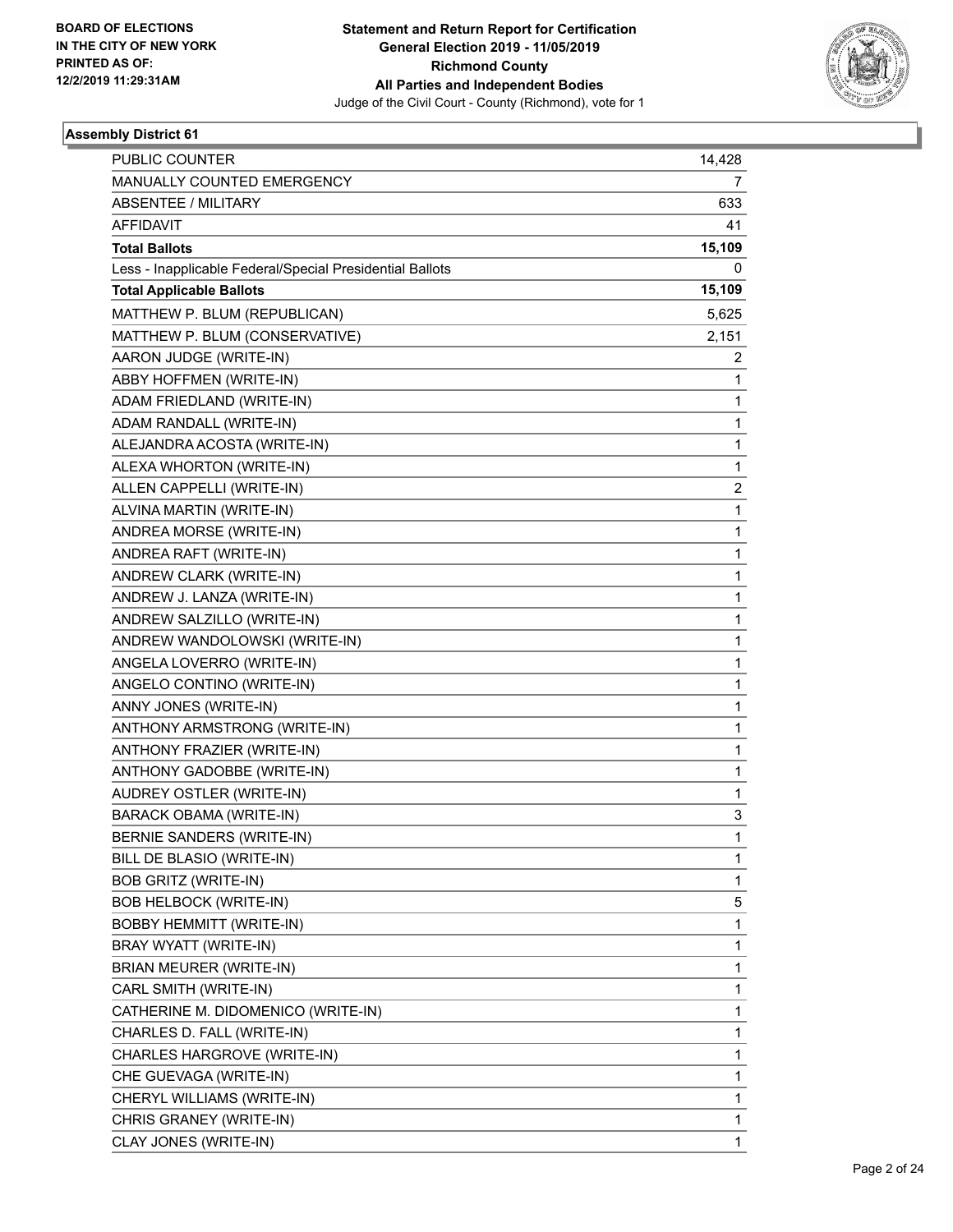

| CYNTHIA LOWNEY (WRITE-IN)             | 1                       |
|---------------------------------------|-------------------------|
| CYNTHIA NIXON (WRITE-IN)              | 1                       |
| DAITHI S. FARLEY (WRITE-IN)           | 1                       |
| DANIEL STRINGER-AKESSON (WRITE-IN)    | 1                       |
| DARCEL CLARK (WRITE-IN)               | $\mathbf{1}$            |
| DAVE O' HANLAN (WRITE-IN)             | 1                       |
| DAVID BRAISTED (WRITE-IN)             | 1                       |
| DAVID COPPERFIELD (WRITE-IN)          | $\mathbf{1}$            |
| DAVID IRONS (WRITE-IN)                | 1                       |
| <b>DEACON SCATS (WRITE-IN)</b>        | 1                       |
| DEBORAH L. ROSE (WRITE-IN)            | 2                       |
| DEVIN BALKIND (WRITE-IN)              | 1                       |
| DIANA EVONE BRACHO (WRITE-IN)         | $\overline{c}$          |
| DIANE EVERETT (WRITE-IN)              | $\overline{\mathbf{c}}$ |
| DONALD J. TRUMP (WRITE-IN)            | 1                       |
| EBENEZER OLUANYA (WRITE-IN)           | 1                       |
| EDWIN KAMARA (WRITE-IN)               | 1                       |
| EDWINA WINNIE MARTIN (WRITE-IN)       | 43                      |
| ELLA EHRLICH (WRITE-IN)               | 1                       |
| ENCA KAGAN (WRITE-IN)                 | $\mathbf{1}$            |
| FAITH HAGGERTY (WRITE-IN)             | 1                       |
| FRANK CORDA (WRITE-IN)                | 1                       |
| GENA MIMOZA (WRITE-IN)                | 7                       |
| <b>GEROGE CODD (WRITE-IN)</b>         | 1                       |
| <b>GREGORY MATHIS (WRITE-IN)</b>      | 1                       |
| HARRY FORCE CRATER (WRITE-IN)         | $\mathbf{1}$            |
| HELEN GALETTE (WRITE-IN)              | 1                       |
| HESHAM EL-MELIGY (WRITE-IN)           | 2                       |
| HILLARY CLINTON (WRITE-IN)            | 5                       |
| HYACINTHIA ROBERTS (WRITE-IN)         | 1                       |
| IVANKA M. TRUMP (WRITE-IN)            | 1                       |
| JACK KIROY (WRITE-IN)                 | 1                       |
| JADE NELSON (WRITE-IN)                | 2                       |
| JAMES BARNES III (WRITE-IN)           | $\overline{2}$          |
| JAMES HAMILTON (WRITE-IN)             | $\mathbf{1}$            |
| JAMES S. ODDO (WRITE-IN)              | $\overline{c}$          |
| JANE ALSTON (WRITE-IN)                | $\mathbf{1}$            |
| JANELE HYER-SPENCER (WRITE-IN)        | 1                       |
| JASON COHEN (WRITE-IN)                | 1                       |
| JATT DREDDZ (WRITE-IN)                | 1                       |
| JAVIER VEGA (WRITE-IN)                | $\mathbf{1}$            |
| JEANINE PIRRO (WRITE-IN)              | 1                       |
| JEFFEREY ARONDERRY (WRITE-IN)         | 1                       |
| JEFFERY SALHEL (WRITE-IN)             | 1                       |
| JENNIFER HERMUS WASHBURN (WRITE-IN)   | 1                       |
| JESSICA LISA ROSE GIORDANO (WRITE-IN) | 1                       |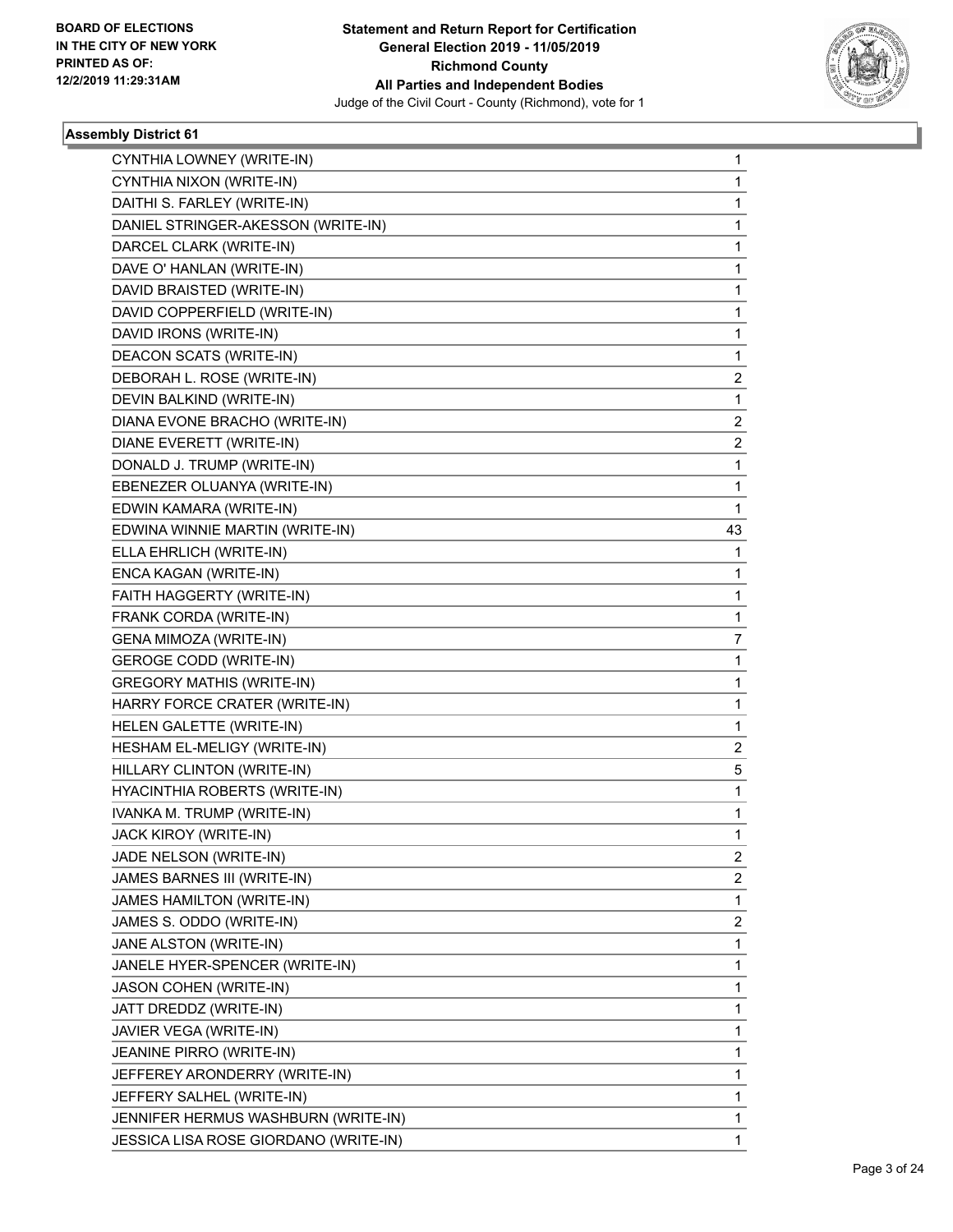

| <b>JESSIE AUGUSTIN (WRITE-IN)</b> | 1                       |
|-----------------------------------|-------------------------|
| JOANNE SHIMEKI (WRITE-IN)         | $\mathbf{1}$            |
| JOHN ADRIAN (WRITE-IN)            | 1                       |
| JOHN B. COSCIA (WRITE-IN)         | 2                       |
| JOHN MCBETH, JR. (WRITE-IN)       | 1                       |
| JOHN MICHAEL ENDICICEO (WRITE-IN) | 1                       |
| JOHN P. GULINO (WRITE-IN)         | $\mathbf{1}$            |
| JOHN W. MOONEY (WRITE-IN)         | 1                       |
| JON TESARICKS (WRITE-IN)          | 1                       |
| JORDAN ZOLTOWSKY (WRITE-IN)       | $\mathbf{1}$            |
| JORGE VASQUEZ (WRITE-IN)          | 1                       |
| JOSEPH MEYER (WRITE-IN)           | 1                       |
| JOSEPH SHANNON (WRITE-IN)         | $\mathbf{1}$            |
| JUDY SHEINDLIN (WRITE-IN)         | 1                       |
| JUEZDELA CORTE (WRITE-IN)         | 1                       |
| JULIETTE MOORE (WRITE-IN)         | $\mathbf{1}$            |
| JUMAANE D. WILLIAMS (WRITE-IN)    | 1                       |
| <b>KAREN SIMMONS (WRITE-IN)</b>   | 1                       |
| KARL ASHANTI (WRITE-IN)           | $\mathbf{1}$            |
| KATHERINE BUCHANAN (WRITE-IN)     | $\overline{\mathbf{c}}$ |
| KATHLEEN OSTLER (WRITE-IN)        | 1                       |
| KENDAL HENRY (WRITE-IN)           | $\mathbf{1}$            |
| KENNETH BUFFALOE (WRITE-IN)       | 1                       |
| KENNETH SIEV (WRITE-IN)           | 1                       |
| KERRY BEINGELID (WRITE-IN)        | $\mathbf{1}$            |
| KEVIN FURMAN (WRITE-IN)           | 1                       |
| KIETH HYMAN (WRITE-IN)            | 1                       |
| KIRK CHISHOLM (WRITE-IN)          | $\mathbf{1}$            |
| LEIA SHAPIRO (WRITE-IN)           | 1                       |
| LESLIE SHANNON (WRITE-IN)         | 1                       |
| LINDY CRESCITELLI (WRITE-IN)      | $\mathbf{1}$            |
| LINDY LOPEZ (WRITE-IN)            | 1                       |
| LISA OTTLEY (WRITE-IN)            | 1                       |
| LORRAINE MARY REILLY (WRITE-IN)   | $\mathbf{1}$            |
| MARCUS A. MARINO (WRITE-IN)       | 1                       |
| MARK MOTHERSBAUGH (WRITE-IN)      | 1                       |
| MARK POLLOCK (WRITE-IN)           | $\mathbf{1}$            |
| MARTIN JAMES (WRITE-IN)           | 1                       |
| MATT WILSON (WRITE-IN)            | 1                       |
| MATTHEW BURDGE (WRITE-IN)         | $\mathbf{1}$            |
| MATTHEW C. LUND (WRITE-IN)        | $\mathbf{1}$            |
| MATTHEW J. TITONE (WRITE-IN)      | $\overline{\mathbf{c}}$ |
| MATTHEW SIGNORILE (WRITE-IN)      | $\mathbf{1}$            |
| MICHAEL BRENNAN (WRITE-IN)        | $\mathbf{1}$            |
| MICHAEL E. MCMAHON (WRITE-IN)     | 1                       |
| MICHAEL G. GRIMM (WRITE-IN)       | 1                       |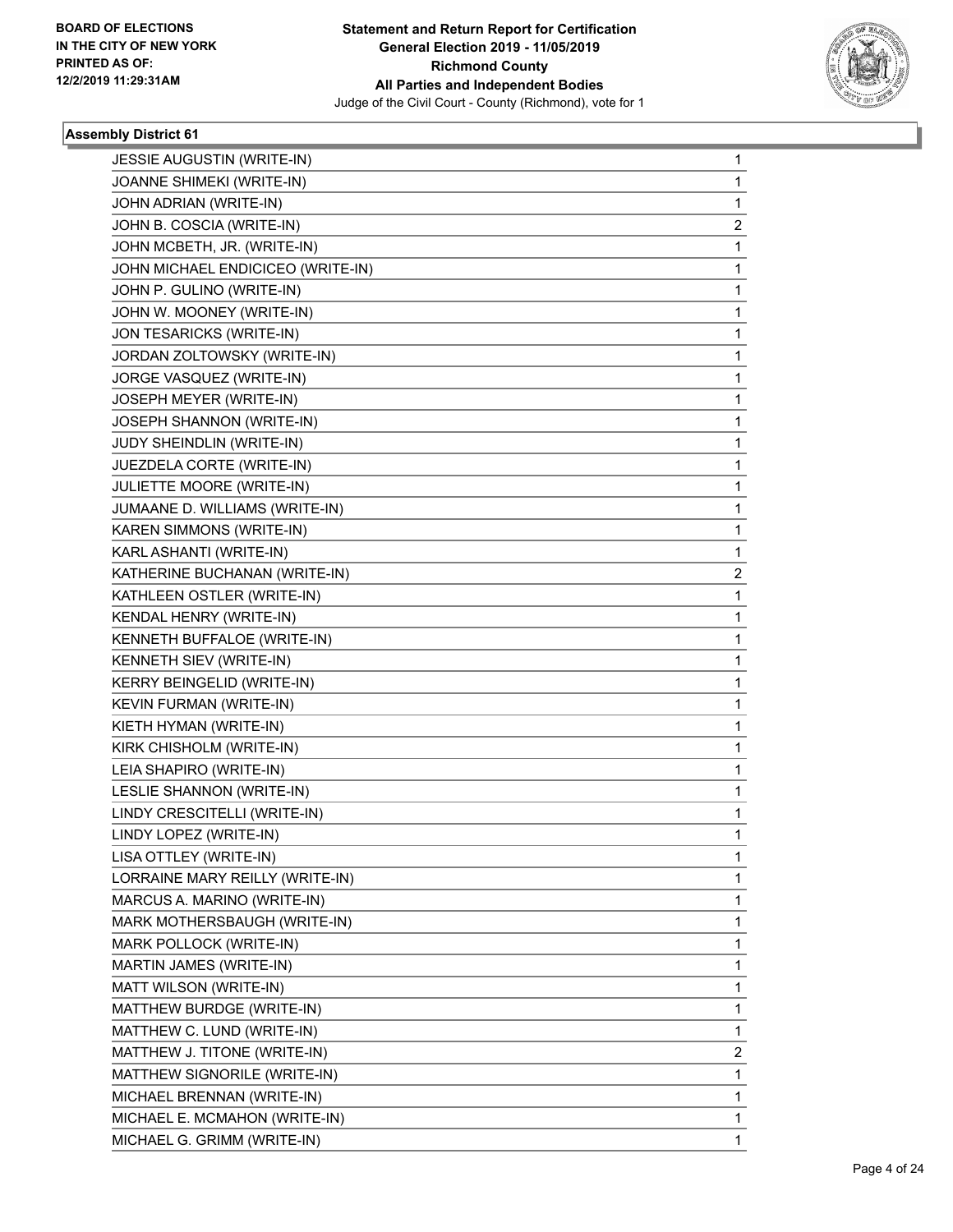

| MICHAEL MICHEL (WRITE-IN)                 | 1              |
|-------------------------------------------|----------------|
| MICHAEL SCOTT (WRITE-IN)                  | 1              |
| MICHAEL SMITH (WRITE-IN)                  | 1              |
| MICHELLE OBAMA (WRITE-IN)                 | 1              |
| MILLS LANE (WRITE-IN)                     | 1              |
| MIRIAM CUSICK (WRITE-IN)                  | 1              |
| MONET DORSAIMVILLE (WRITE-IN)             | 1              |
| NANCY PELOSI (WRITE-IN)                   | $\mathbf{1}$   |
| NICOLE NEGRON (WRITE-IN)                  | 3              |
| NIDHI KHANNA (WRITE-IN)                   | 1              |
| ODESA PAYNE (WRITE-IN)                    | 1              |
| OPAL KAWECKI (WRITE-IN)                   | 1              |
| ORLANDO MARRAZZO, JR. (WRITE-IN)          | 1              |
| PATRICIA ANNE TAYLOR (WRITE-IN)           | $\mathbf{1}$   |
| PAUL SWINNERTON (WRITE-IN)                | 1              |
| PEARL A. WILLIAMS (WRITE-IN)              | 1              |
| PETE DAVIDSON (WRITE-IN)                  | 1              |
| PHILIP S. STRANIERE (WRITE-IN)            | 2              |
| PHILIPPE-EDNER APOSTOL-MARIUS (WRITE-IN)  | 1              |
| PRISCILLA MARCO (WRITE-IN)                | $\mathbf{1}$   |
| RESHMA SAVJANI (WRITE-IN)                 | 1              |
| RICK SANCHEZ (WRITE-IN)                   | 1              |
| ROSANNE M. CASEY (WRITE-IN)               | 1              |
| RUTH BADER GINSBERG (WRITE-IN)            | 1              |
| SHAWN MALACHOVSKY (WRITE-IN)              | 3              |
| SHEILA MCGINN (WRITE-IN)                  | 9              |
| SHELDON COOPER (WRITE-IN)                 | 1              |
| SIOBHAN MCBRIDE (WRITE-IN)                | 1              |
| TAPH BEI FONG (WRITE-IN)                  | 1              |
| TERESA R. NUCCIO (WRITE-IN)               | 1              |
| THOMAS BLUM (WRITE-IN)                    | 1              |
| THOMAS DUFFY (WRITE-IN)                   | 1              |
| TIMOTHY KOHLER (WRITE-IN)                 | 1              |
| TOM COCOLA (WRITE-IN)                     | 1              |
| TOM SMITH (WRITE-IN)                      | 1              |
| TONY ROBBINS (WRITE-IN)                   | 1              |
| TUCKER MARTIN (WRITE-IN)                  | $\mathbf{1}$   |
| UNATTRIBUTABLE WRITE-IN (WRITE-IN)        | 96             |
| UNCOUNTED WRITE-IN PER STATUTE (WRITE-IN) | $\overline{2}$ |
| VICTOR BRIGGS (WRITE-IN)                  | $\mathbf{1}$   |
| VICTORIA BROWN (WRITE-IN)                 | $\mathbf 1$    |
| VINNY CORALLO (WRITE-IN)                  | 1              |
| WINIFRED MARTIN (WRITE-IN)                | 1              |
| WINNIE BLUM (WRITE-IN)                    | 1              |
| ZEPHYR TEACHOUT (WRITE-IN)                | 1              |
| <b>Total Votes</b>                        | 8,129          |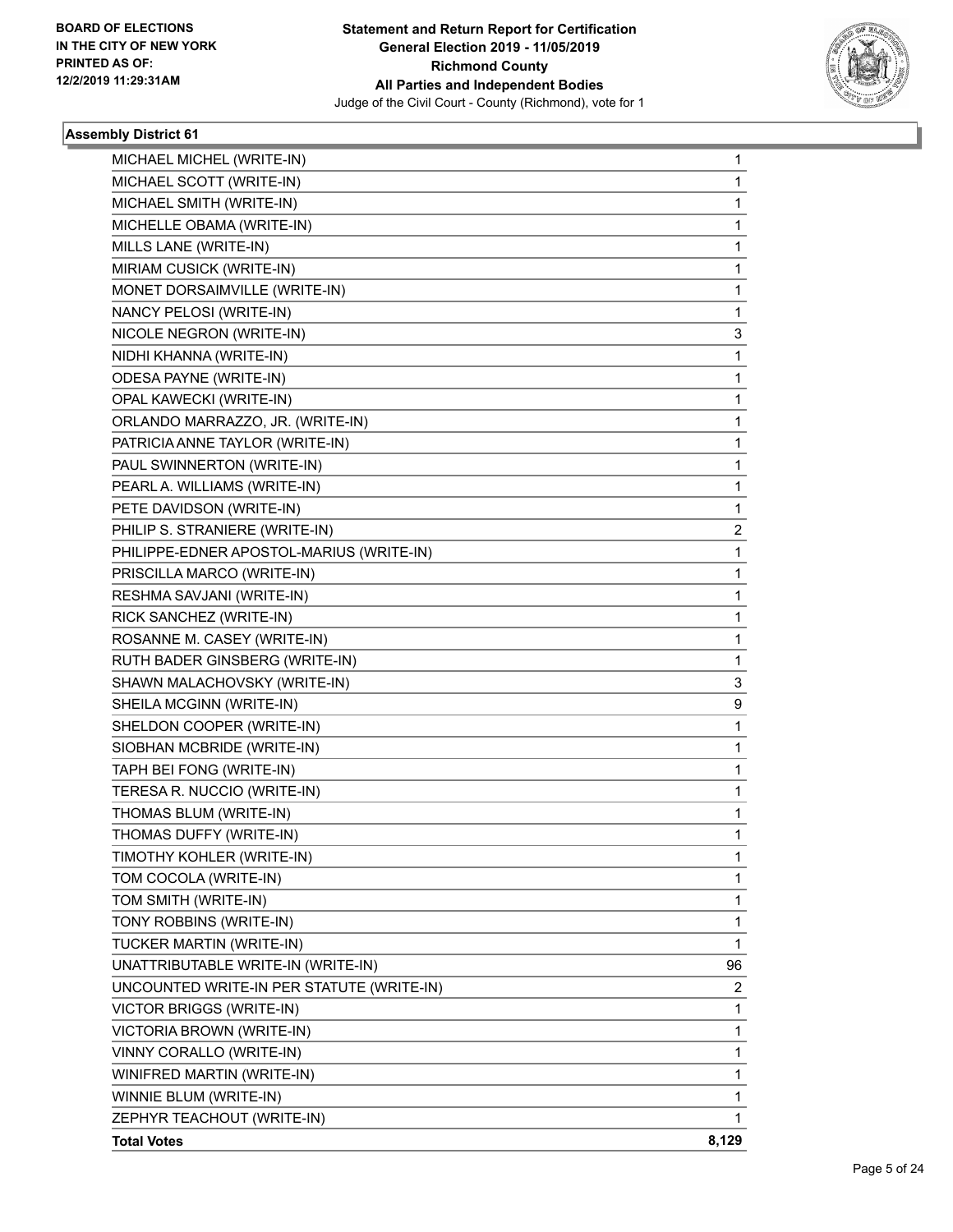**BOARD OF ELECTIONS IN THE CITY OF NEW YORK PRINTED AS OF: 12/2/2019 11:29:31AM**

**Statement and Return Report for Certification General Election 2019 - 11/05/2019 Richmond County All Parties and Independent Bodies** Judge of the Civil Court - County (Richmond), vote for 1



Unrecorded 6,980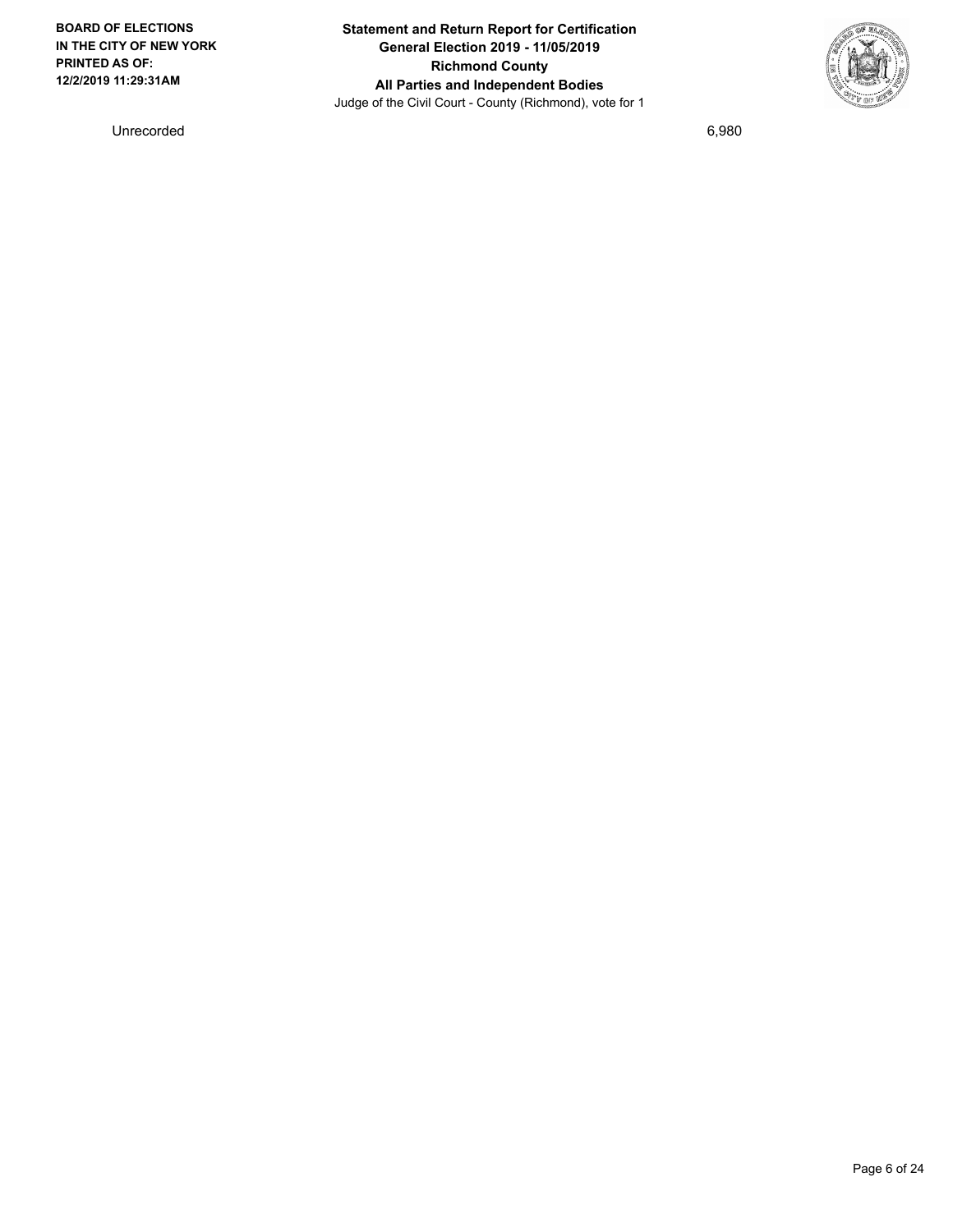

| <b>PUBLIC COUNTER</b>                                    | 17,086         |
|----------------------------------------------------------|----------------|
| MANUALLY COUNTED EMERGENCY                               | 6              |
| <b>ABSENTEE / MILITARY</b>                               | 482            |
| <b>AFFIDAVIT</b>                                         | 79             |
| <b>Total Ballots</b>                                     | 17,653         |
| Less - Inapplicable Federal/Special Presidential Ballots | 0              |
| <b>Total Applicable Ballots</b>                          | 17,653         |
| MATTHEW P. BLUM (REPUBLICAN)                             | 12,469         |
| MATTHEW P. BLUM (CONSERVATIVE)                           | 2,254          |
| ADELOLA SHERALYNN DOW (WRITE-IN)                         | 1              |
| ALEX PESOCHIN (WRITE-IN)                                 | 1              |
| ALEXA JONES (WRITE-IN)                                   | 1              |
| ALLISON STONER (WRITE-IN)                                | 1              |
| BARACK OBAMA (WRITE-IN)                                  | 1              |
| BEBE REXHA (WRITE-IN)                                    | 1              |
| BERNIE SANDERS (WRITE-IN)                                | $\overline{c}$ |
| BERT KANNUDO (WRITE-IN)                                  | 1              |
| <b>BOB HELBOCK (WRITE-IN)</b>                            | 5              |
| <b>BOB JOHNSON (WRITE-IN)</b>                            | 1              |
| <b>BOB ROSS (WRITE-IN)</b>                               | 1              |
| <b>BOB WHITE (WRITE-IN)</b>                              | 1              |
| CARA BUONINCONTRI (WRITE-IN)                             | 1              |
| CATHERINE M. DIDOMENICO (WRITE-IN)                       | $\overline{2}$ |
| CESAR VARGAS (WRITE-IN)                                  | 1              |
| DAN FALCONE (WRITE-IN)                                   | 1              |
| DONALD J. TRUMP (WRITE-IN)                               | 1              |
| EDWARD HYNES (WRITE-IN)                                  | 1              |
| EDWINA WINNIE MARTIN (WRITE-IN)                          | 3              |
| ERIC WOLSTROW (WRITE-IN)                                 | 1              |
| <b>ESWICK JONES (WRITE-IN)</b>                           | 1              |
| GENA MIMOZA (WRITE-IN)                                   | 1              |
| <b>GERARD DELL (WRITE-IN)</b>                            | 1              |
| HENRY DRAGIK (WRITE-IN)                                  | 1              |
| HENRY RELLONS (WRITE-IN)                                 | 1              |
| HESHAM EL-MELIGY (WRITE-IN)                              | 1              |
| HILLARY CLINTON (WRITE-IN)                               | 1              |
| IAN WISMANN (WRITE-IN)                                   | 1              |
| JAMES BAER (WRITE-IN)                                    | 1              |
| JAMES FRENCH (WRITE-IN)                                  | 1              |
| JAMES SMITH (WRITE-IN)                                   | 1              |
| JANINE MATERNA (WRITE-IN)                                | 4              |
| JOHN G. CAMPBELL (WRITE-IN)                              | 1              |
| JOHN KOBINSKI (WRITE-IN)                                 | $\overline{c}$ |
| JOHN P. O' BRIAN (WRITE-IN)                              | 1              |
| JORDAN MAMET (WRITE-IN)                                  | 1              |
| JUDITH MCMAHON (WRITE-IN)                                | 1              |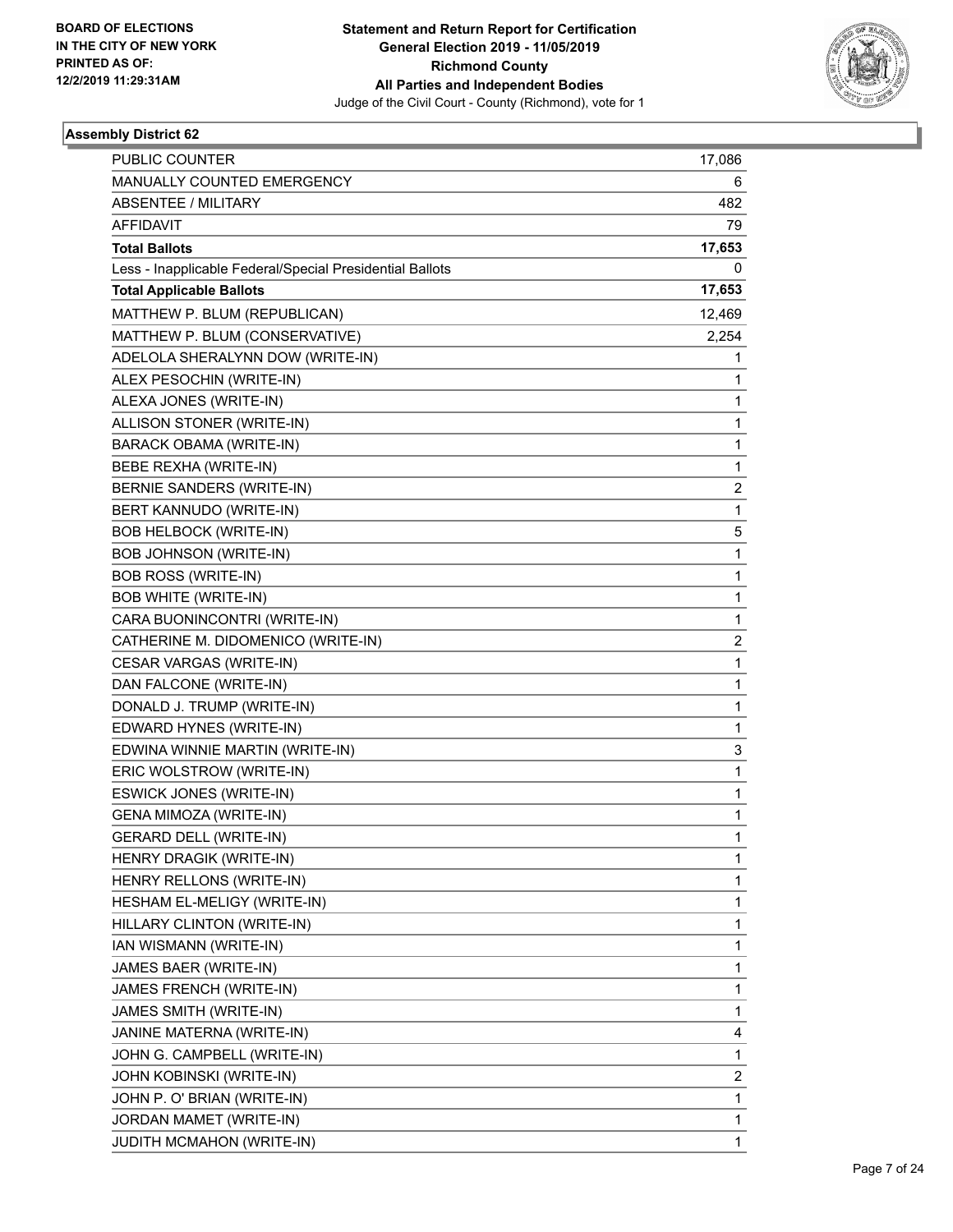

| JUDY SHEINDLIN (WRITE-IN)           | 1              |
|-------------------------------------|----------------|
| JULIENNE VERDI (WRITE-IN)           | $\mathbf{1}$   |
| JUSTIN L. BRANNAN (WRITE-IN)        | 1              |
| KANYE WEST (WRITE-IN)               | $\mathbf{1}$   |
| KAREN LANRINER (WRITE-IN)           | 1              |
| KATHLEEN GORMAN (WRITE-IN)          | 1              |
| KENNETH RAISCH (WRITE-IN)           | $\overline{2}$ |
| KEVIN BUONO (WRITE-IN)              | 1              |
| LAURA A. SMITH (WRITE-IN)           | 2              |
| LISA BOVA-HIATT (WRITE-IN)          | $\mathbf{1}$   |
| LISA SANSONE (WRITE-IN)             | 1              |
| LOU TOBACCO (WRITE-IN)              | 1              |
| LUCAS ALLEN (WRITE-IN)              | $\mathbf{1}$   |
| LUCILLE BORGHESE (WRITE-IN)         | $\mathbf{1}$   |
| MARIA DIRE (WRITE-IN)               | 1              |
| MARIANNE WILLIAMSON (WRITE-IN)      | $\mathbf{1}$   |
| MARK EBARTE (WRITE-IN)              | 1              |
| MATTHEW J. OBRIEN (WRITE-IN)        | 1              |
| MAX N. ROSE (WRITE-IN)              | 3              |
| MELISSA LOCKMAN (WRITE-IN)          | $\mathbf{1}$   |
| MELISSA LOUGHLIN (WRITE-IN)         | 1              |
| MICHAEL DEVITO (WRITE-IN)           | $\mathbf{1}$   |
| MICHAEL E. MCMAHON (WRITE-IN)       | 1              |
| MICHAEL G. GRIMM (WRITE-IN)         | 1              |
| MICHAEL GERBINO (WRITE-IN)          | $\mathbf{1}$   |
| MICHAEL R. BLOOMBERG (WRITE-IN)     | $\mathbf{1}$   |
| NILES FRENCH (WRITE-IN)             | 1              |
| ORLANDO MARRAZZO, JR. (WRITE-IN)    | $\overline{2}$ |
| PATRICIA ANNE TAYLOR (WRITE-IN)     | 1              |
| PATRICK D. HALL (WRITE-IN)          | 1              |
| PEARL DELLER (WRITE-IN)             | $\mathbf{1}$   |
| RAYMOND J. TURNER (WRITE-IN)        | 1              |
| REGINA G. GENNARI (WRITE-IN)        | 3              |
| RICHARD A. LUTHMANN, JR. (WRITE-IN) | $\mathbf{1}$   |
| ROBERT DENKER (WRITE-IN)            | $\mathbf{1}$   |
| ROBERT J. HARTIE (WRITE-IN)         | 1              |
| ROBERT P. FETIK (WRITE-IN)          | $\mathbf{1}$   |
| ROBERT SWAGGERT (WRITE-IN)          | 1              |
| ROBERT SWIGERT (WRITE-IN)           | 1              |
| RONALD CASTORINA, JR. (WRITE-IN)    | 4              |
| RYAN MCAVOY (WRITE-IN)              | $\mathbf{1}$   |
| SCOTT NICHOLLS (WRITE-IN)           | 1              |
| SETH MCFARLAND (WRITE-IN)           | $\mathbf{1}$   |
| SHAWN MALACHOVSKY (WRITE-IN)        | 14             |
| SHEILA MCGINN (WRITE-IN)            | 4              |
| STEPHEN BREW (WRITE-IN)             | $\overline{2}$ |
|                                     |                |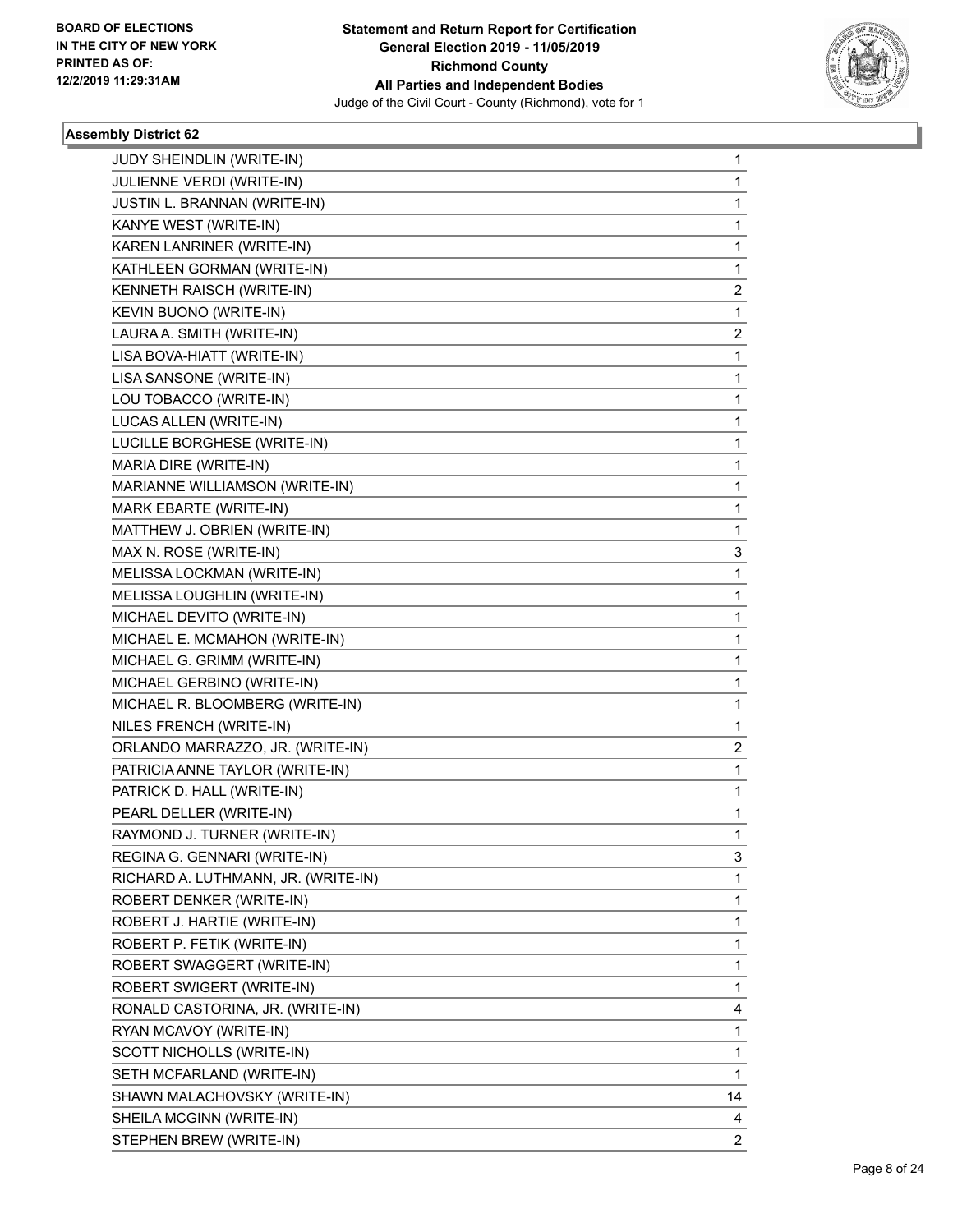

| STEVE CORDELLO (WRITE-IN)                 |                |
|-------------------------------------------|----------------|
| STEVEN CUCUZZA (WRITE-IN)                 |                |
| STEVEN D. KRAMER (WRITE-IN)               |                |
| THOMAS SIPP (WRITE-IN)                    |                |
| TOM SOBEBANKI (WRITE-IN)                  |                |
| TONY GIFY (WRITE-IN)                      |                |
| UNATTRIBUTABLE WRITE-IN (WRITE-IN)        | 53             |
| UNCOUNTED WRITE-IN PER STATUTE (WRITE-IN) | 3              |
| VINCENT BENFANTE (WRITE-IN)               |                |
| VINCENT CORALLO (WRITE-IN)                | $\overline{2}$ |
| VINNY CORALLO (WRITE-IN)                  |                |
| <b>VLADIMIR PUTIN (WRITE-IN)</b>          |                |
| WILLIAM CARR (WRITE-IN)                   |                |
| ZEESHAN MUNAWN (WRITE-IN)                 |                |
| <b>Total Votes</b>                        | 14,914         |
| Unrecorded                                | 2.739          |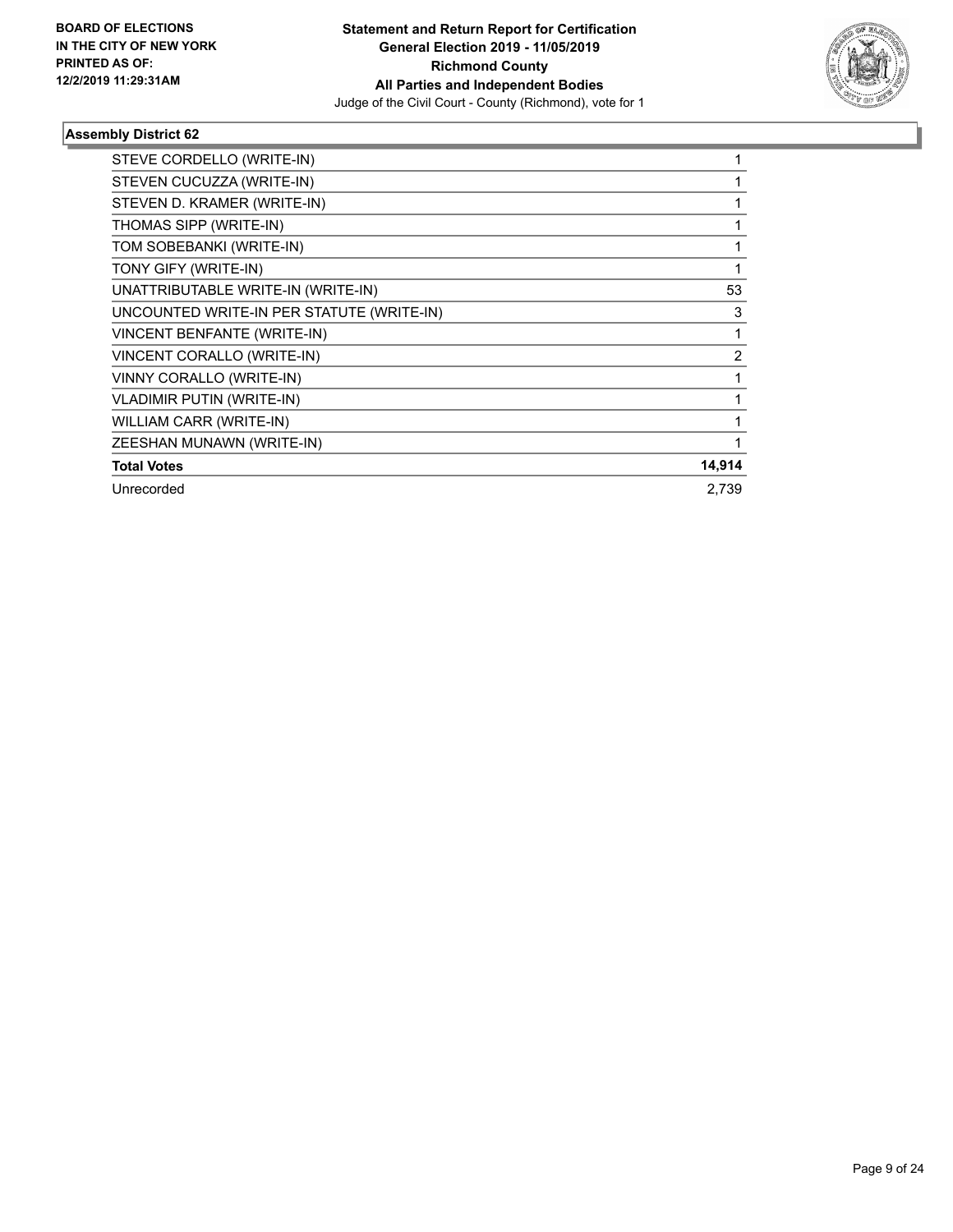

| PUBLIC COUNTER                                           | 14,156         |
|----------------------------------------------------------|----------------|
| MANUALLY COUNTED EMERGENCY                               | 0              |
| <b>ABSENTEE / MILITARY</b>                               | 622            |
| <b>AFFIDAVIT</b>                                         | 58             |
| <b>Total Ballots</b>                                     | 14,836         |
| Less - Inapplicable Federal/Special Presidential Ballots | 0              |
| <b>Total Applicable Ballots</b>                          | 14,836         |
| MATTHEW P. BLUM (REPUBLICAN)                             | 8,250          |
| MATTHEW P. BLUM (CONSERVATIVE)                           | 2,060          |
| ABIGAIL RIVERA (WRITE-IN)                                | 2              |
| AHMED ELZAHARDY (WRITE-IN)                               | 1              |
| ALEXANDRIA CADWELL (WRITE-IN)                            | 1              |
| <b>BARACK OBAMA (WRITE-IN)</b>                           | 1              |
| BERNIE SANDERS (WRITE-IN)                                | $\overline{2}$ |
| <b>BOB HELBOCK (WRITE-IN)</b>                            | 14             |
| <b>BOBBY GERRISH (WRITE-IN)</b>                          | 1              |
| CARA BUONINCONTRI (WRITE-IN)                             | 1              |
| CARA BUORINCONTRI (WRITE-IN)                             | 1              |
| CARLOS BELTRAN (WRITE-IN)                                | 1              |
| CESAR VARGAS (WRITE-IN)                                  | $\overline{2}$ |
| CHERYL GONZALES (WRITE-IN)                               | 1              |
| CHRIS P. BACON (WRITE-IN)                                | 1              |
| CHRISTIANA LARSEN (WRITE-IN)                             | 1              |
| CHRISTOPHER MANCUSO (WRITE-IN)                           | 1              |
| CHRISTOPHER SPRUELL, SR. (WRITE-IN)                      | 1              |
| CLIFFORD N. JACOBSEN (WRITE-IN)                          | 1              |
| DANIEL PATRICK MOYNIHAN (WRITE-IN)                       | 1              |
| DAVID LEHR (WRITE-IN)                                    | 1              |
| DEBORAH L. ROSE (WRITE-IN)                               | 1              |
| DONALD J. TRUMP (WRITE-IN)                               | 1              |
| EDDY GORDO (WRITE-IN)                                    | 1              |
| EDWARD ROSADO (WRITE-IN)                                 | 1              |
| EDWINA WINNIE MARTIN (WRITE-IN)                          | 16             |
| ELBA EDRIS (WRITE-IN)                                    | 1              |
| ELIZABETH WARREN (WRITE-IN)                              | 1              |
| ELSAYED A. OSMAN (WRITE-IN)                              | 1              |
| EMILY LEIBOWITZ (WRITE-IN)                               | 1              |
| FRANK CUCCIA (WRITE-IN)                                  | 1              |
| GENA MIMOZA (WRITE-IN)                                   | 1              |
| GENE E. HETZ (WRITE-IN)                                  | 1              |
| <b>GEORGE MATTOCKS (WRITE-IN)</b>                        | 1              |
| HAIL JASMIN (WRITE-IN)                                   | 1              |
| HENRY BARDEL (WRITE-IN)                                  | 1              |
| HESHAM EL-MELIGY (WRITE-IN)                              | 7              |
| HILLARY CLINTON (WRITE-IN)                               | 1              |
| ISABEL MORALES (WRITE-IN)                                | 1              |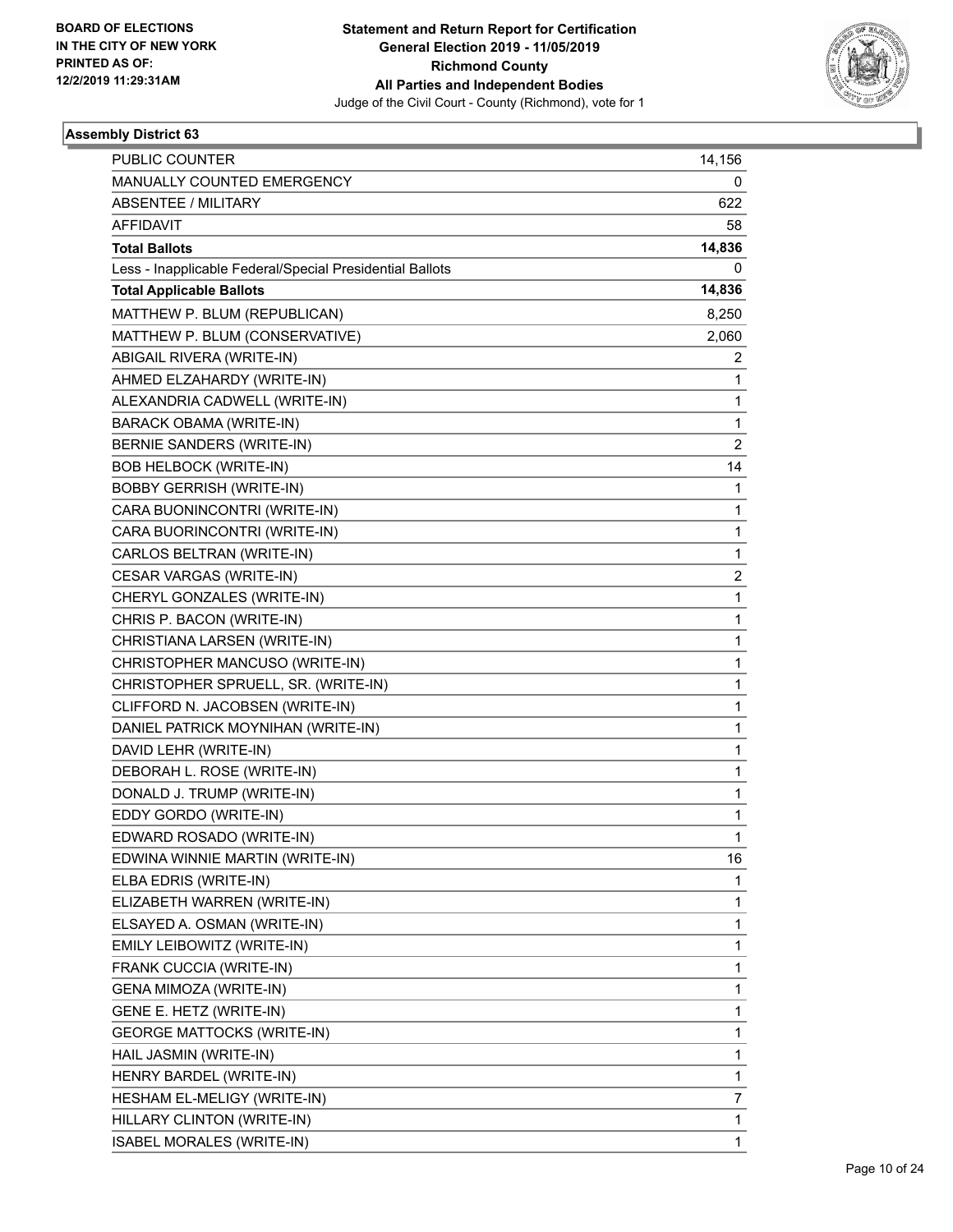

| JAMES COVIALE (WRITE-IN)            | 1              |
|-------------------------------------|----------------|
| JASON DYZENHAUS (WRITE-IN)          | $\mathbf{1}$   |
| JAY COHEN (WRITE-IN)                | 1              |
| JENNIFER C. EDWARDS (WRITE-IN)      | $\mathbf{1}$   |
| JENNIFER MAHONEY (WRITE-IN)         | 1              |
| JENNIFER RIVERA (WRITE-IN)          | 2              |
| JERRY GERRGICH (WRITE-IN)           | $\mathbf{1}$   |
| JOHN A. STRANDBERRY, JR. (WRITE-IN) | $\mathbf{1}$   |
| JOHN HUNDLEY (WRITE-IN)             | 1              |
| JOHN P. GULINO (WRITE-IN)           | $\mathbf{1}$   |
| JONATHON J. JIMONEZ (WRITE-IN)      | 1              |
| JORDAN PAZ (WRITE-IN)               | 1              |
| JOSEPH EBRON (WRITE-IN)             | $\mathbf{1}$   |
| JOSEPH HUGHES (WRITE-IN)            | $\mathbf{1}$   |
| JUDD NELSON (WRITE-IN)              | 1              |
| JUDY SHEINDLIN (WRITE-IN)           | $\overline{2}$ |
| KALMAN YESER (WRITE-IN)             | 1              |
| KAREN BISCEGLE (WRITE-IN)           | 1              |
| KEITH GLADITSCH (WRITE-IN)          | $\mathbf{1}$   |
| KIMBERLY DEVINE (WRITE-IN)          | 1              |
| KUNI LEMI (WRITE-IN)                | 1              |
| LETITIA A. JAMES (WRITE-IN)         | $\mathbf{1}$   |
| LIAM HANKY (WRITE-IN)               | 1              |
| LISA GIOVINAZZO (WRITE-IN)          | 1              |
| LUIS HERNANDEZ (WRITE-IN)           | $\mathbf{1}$   |
| MARIO DIRE (WRITE-IN)               | 1              |
| MARISA POE (WRITE-IN)               | 1              |
| MATADEL SHER (WRITE-IN)             | $\mathbf{1}$   |
| MATHHEW P. BLURRY (WRITE-IN)        | 1              |
| MATT CHRISTMAN (WRITE-IN)           | 1              |
| MATTHEW J. PASTORE (WRITE-IN)       | $\mathbf{1}$   |
| MATTHEW J. TITONE (WRITE-IN)        | 1              |
| MAX N. ROSE (WRITE-IN)              | 1              |
| MICHAEL BATTEN (WRITE-IN)           | 3              |
| MICHAEL DEFELIZE (WRITE-IN)         | $\mathbf{1}$   |
| MICHAEL E. MCMAHON (WRITE-IN)       | 1              |
| MICHAEL HUBBS (WRITE-IN)            | $\mathbf{1}$   |
| MICHAEL JORDAN (WRITE-IN)           | 1              |
| MICHAEL MEAGHER (WRITE-IN)          | 1              |
| MICHAEL OSTROWSKI (WRITE-IN)        | $\mathbf{1}$   |
| MICHAEL RUBY (WRITE-IN)             | $\mathbf{1}$   |
| MICHELLE OBAMA (WRITE-IN)           | 1              |
| MYRECK GARLAND (WRITE-IN)           | $\mathbf{1}$   |
| NICOLE PERALTA (WRITE-IN)           | 1              |
| ORLANDO MARRAZZO, JR. (WRITE-IN)    | 2              |
| PATRICK JAMES MCCABE (WRITE-IN)     | $\mathbf{1}$   |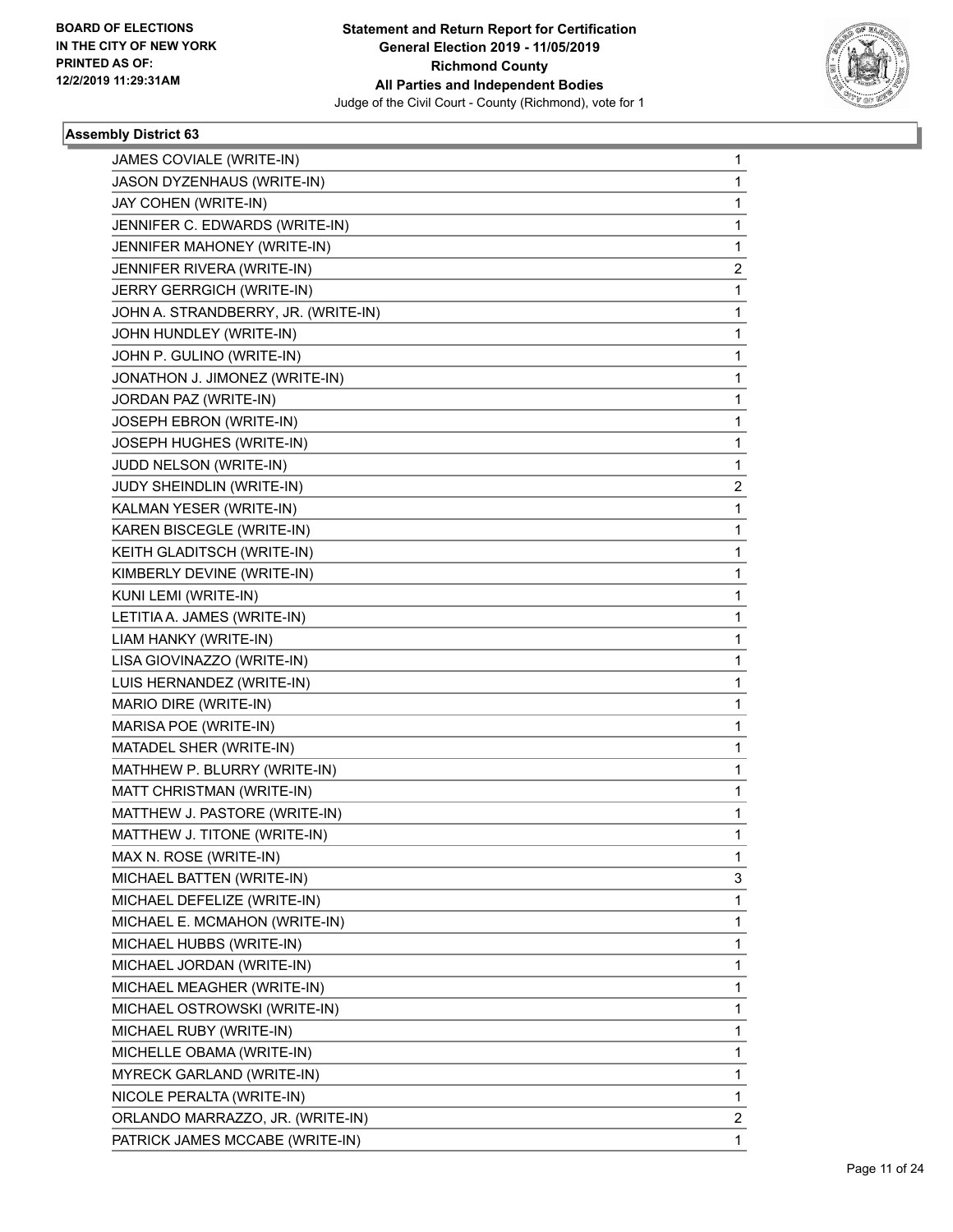

| PAUL ARCATI (WRITE-IN)             | 1      |
|------------------------------------|--------|
| PETER J. ALAIMO (WRITE-IN)         | 1      |
| RAYMOND CARR (WRITE-IN)            | 1      |
| RICH SULLUN (WRITE-IN)             | 1      |
| RICHARD KAUFER (WRITE-IN)          | 1      |
| RICHARD LIGHT (WRITE-IN)           | 1      |
| RONALD GREGG (WRITE-IN)            | 1      |
| RYAN LIVOTE (WRITE-IN)             | 1      |
| SARAH DEFINAR (WRITE-IN)           | 1      |
| <b>SCOTT GIACONE (WRITE-IN)</b>    | 1      |
| SHAWN MALACHOVSKY (WRITE-IN)       | 47     |
| SHEILA MCGINN (WRITE-IN)           | 3      |
| SRABONE MONIR (WRITE-IN)           | 1      |
| STEPHANIE LONGWORTH (WRITE-IN)     | 1      |
| STEPHANIE RIVERA (WRITE-IN)        | 1      |
| STEPHANIE SCHWARTZ (WRITE-IN)      | 1      |
| STEVEN MILEVSKI (WRITE-IN)         | 1      |
| TAL JASMIN (WRITE-IN)              | 1      |
| TERESA R. NUCCIO (WRITE-IN)        | 1      |
| TIMMY TIM (WRITE-IN)               | 1      |
| UNATTRIBUTABLE WRITE-IN (WRITE-IN) | 77     |
| VINCENT EKE- NWEU (WRITE-IN)       | 1      |
| WILLIAM J. HAMILL (WRITE-IN)       | 1      |
| <b>Total Votes</b>                 | 10,582 |
| Unrecorded                         | 4.254  |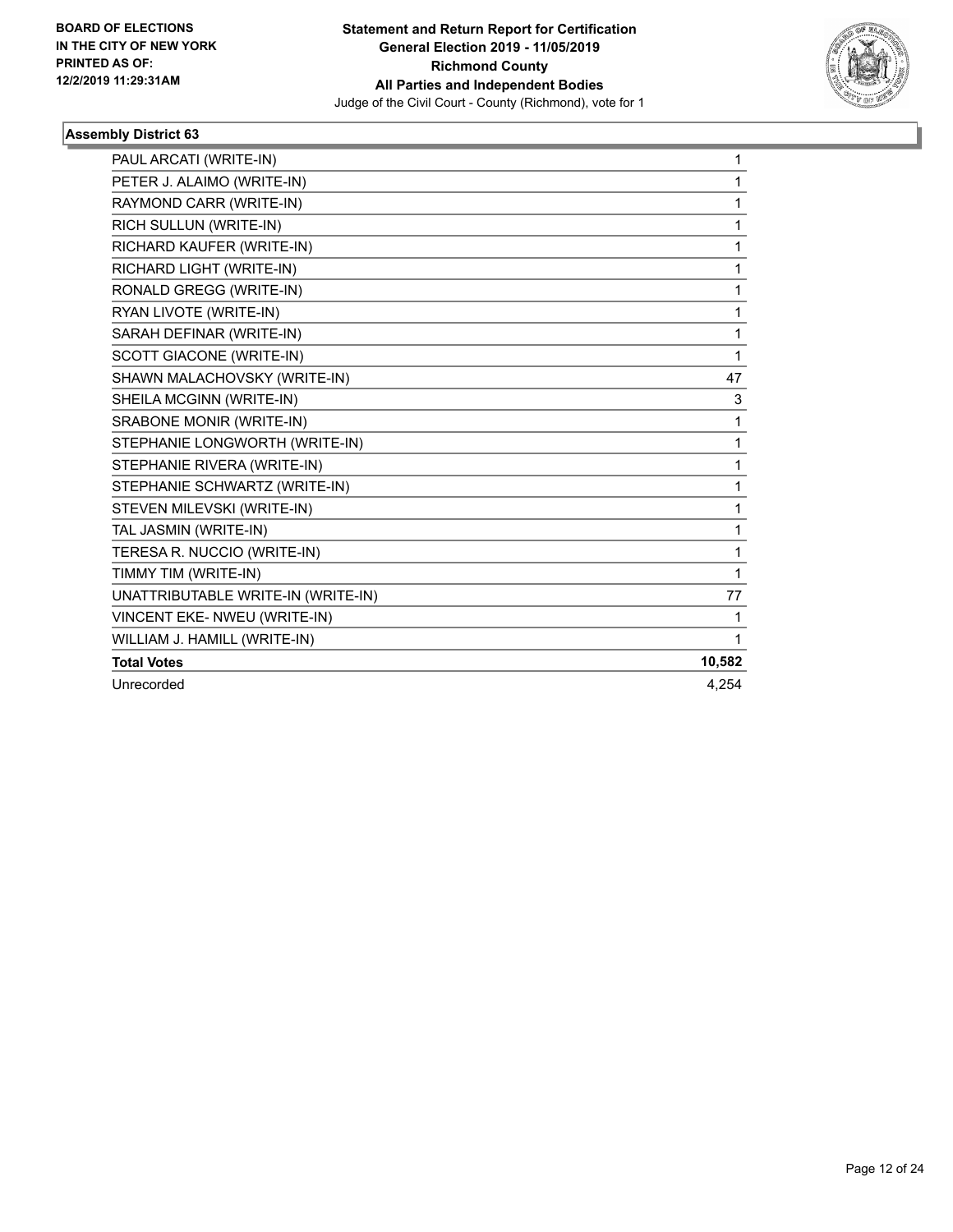

| <b>PUBLIC COUNTER</b>                                    | 10,374                  |
|----------------------------------------------------------|-------------------------|
| MANUALLY COUNTED EMERGENCY                               | 0                       |
| <b>ABSENTEE / MILITARY</b>                               | 465                     |
| AFFIDAVIT                                                | 38                      |
| <b>Total Ballots</b>                                     | 10,877                  |
| Less - Inapplicable Federal/Special Presidential Ballots | 0                       |
| <b>Total Applicable Ballots</b>                          | 10,877                  |
| MATTHEW P. BLUM (REPUBLICAN)                             | 6,894                   |
| MATTHEW P. BLUM (CONSERVATIVE)                           | 1,586                   |
| ANDREA MORSE (WRITE-IN)                                  | 1                       |
| <b>AUSTIN POYERS (WRITE-IN)</b>                          | 1                       |
| BARACK OBAMA (WRITE-IN)                                  | 1                       |
| BERNIE SANDERS (WRITE-IN)                                | $\mathbf{1}$            |
| <b>BOB HELBOCK (WRITE-IN)</b>                            | $\overline{c}$          |
| CARA BUONINCONTRI (WRITE-IN)                             | 1                       |
| CHRISTIAN LUISI (WRITE-IN)                               | $\mathbf{1}$            |
| DANIEL DEMEO (WRITE-IN)                                  | $\mathbf{1}$            |
| DANIEL M. DONOVAN, JR. (WRITE-IN)                        | 1                       |
| DANIEL O' DONNELL (WRITE-IN)                             | $\mathbf{1}$            |
| DANIEL T. KENNEDY (WRITE-IN)                             | $\mathbf{1}$            |
| DEAN SELLITTO (WRITE-IN)                                 | 1                       |
| DEVIN BALKIND (WRITE-IN)                                 | $\mathbf{1}$            |
| DOMINICK SERPCUSA (WRITE-IN)                             | $\mathbf{1}$            |
| DONALD J. TRUMP (WRITE-IN)                               | 1                       |
| DUANE FELTON (WRITE-IN)                                  | $\mathbf{1}$            |
| EDLEGARAL VON HRAEUL (WRITE-IN)                          | $\mathbf{1}$            |
| EDWINA WINNIE MARTIN (WRITE-IN)                          | 12                      |
| FRAN POWERS (WRITE-IN)                                   | $\mathbf{1}$            |
| FRANK PROSPERO (WRITE-IN)                                | $\mathbf{1}$            |
| <b>GARY FIORE (WRITE-IN)</b>                             | 1                       |
| GENA MIMOZA (WRITE-IN)                                   | $\mathbf{1}$            |
| <b>GEORGE JOHNSON (WRITE-IN)</b>                         | 1                       |
| GERALD A. DENARO (WRITE-IN)                              | 1                       |
| HARRY T. STONE (WRITE-IN)                                | $\mathbf{1}$            |
| HESHAM EL-MELIGY (WRITE-IN)                              | $\overline{\mathbf{c}}$ |
| JAMES LANE (WRITE-IN)                                    | $\mathbf{1}$            |
| JOE ARPAIO (WRITE-IN)                                    | $\mathbf{1}$            |
| JOE BIDEN (WRITE-IN)                                     | $\mathbf{1}$            |
| JOE CONWAY (WRITE-IN)                                    | 1                       |
| JOHN SMITH (WRITE-IN)                                    | $\mathbf{1}$            |
| JOHN W. CORTES (WRITE-IN)                                | $\mathbf{1}$            |
| JONATHON V. COLON (WRITE-IN)                             | 2                       |
| JOSEPH LOPOSKY (WRITE-IN)                                | $\mathbf{1}$            |
| JUAN PICHIA (WRITE-IN)                                   | $\mathbf{1}$            |
| JULIENNE VERDI (WRITE-IN)                                | 1                       |
| JUMAANE D. WILLIAMS (WRITE-IN)                           | $\overline{c}$          |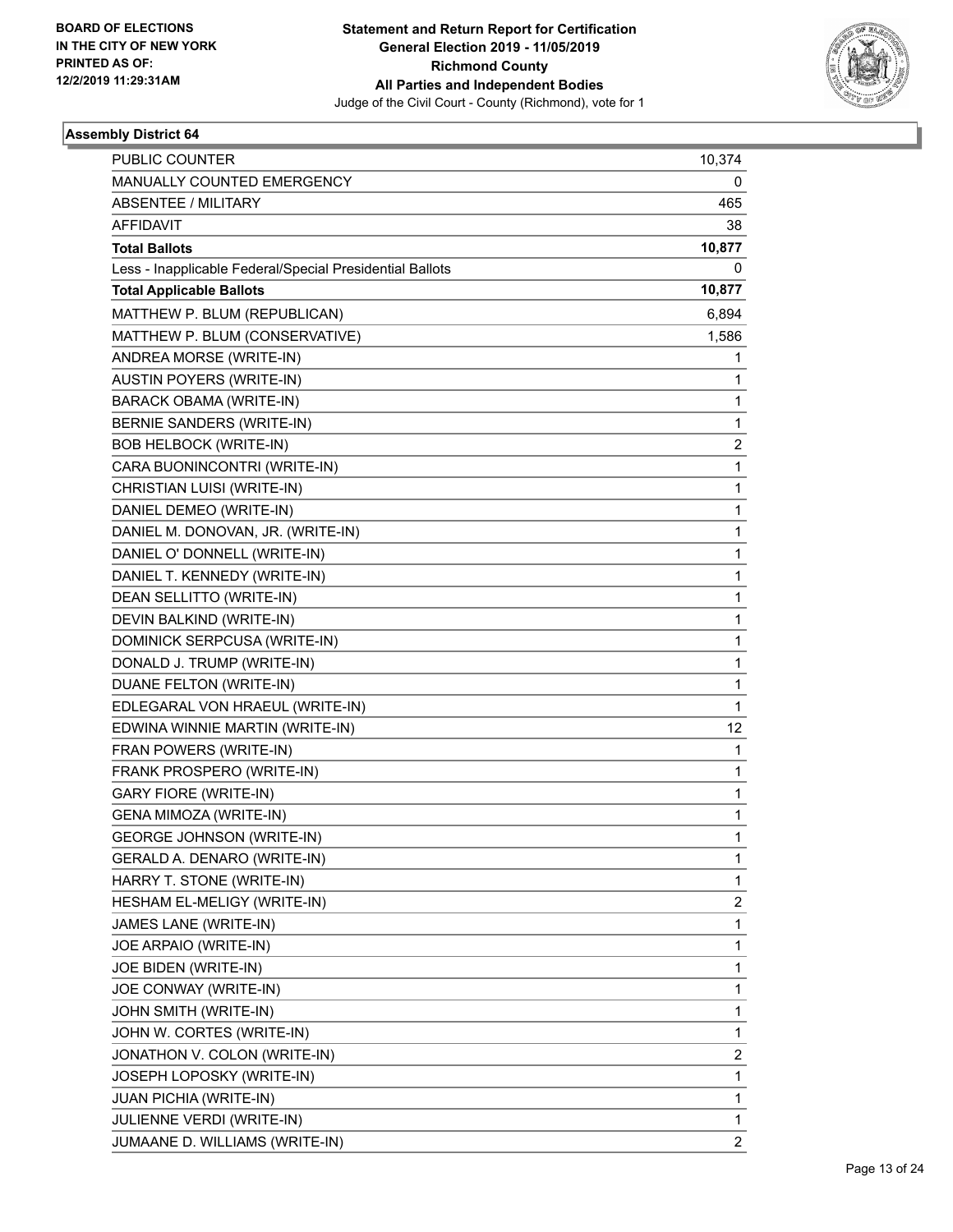

| KAJMET ACJOLLIU (WRITE-IN)                | 1                       |
|-------------------------------------------|-------------------------|
| KEVIN GRYKA (WRITE-IN)                    | 1                       |
| KEVIN MOORE (WRITE-IN)                    | 1                       |
| LIALA AHMAD (WRITE-IN)                    | 1                       |
| LOUIS A. ITALIANO III (WRITE-IN)          | 1                       |
| LUKE MCGEEHAN (WRITE-IN)                  | 1                       |
| MALCOM REYNOLDS (WRITE-IN)                | 1                       |
| MARK W. CASNER (WRITE-IN)                 | 2                       |
| MARKO KEPI (WRITE-IN)                     | 2                       |
| MAX N. ROSE (WRITE-IN)                    | $\overline{\mathbf{c}}$ |
| MEREDITH VACCA (WRITE-IN)                 | 1                       |
| MEVLUD PODIC (WRITE-IN)                   | 1                       |
| MICHAEL G. GRIMM (WRITE-IN)               | 1                       |
| MICHAEL G. VALLONEY (WRITE-IN)            | 1                       |
| MICHAEL KULLNZ (WRITE-IN)                 | 1                       |
| MICHAEL R. BLOOMBERG (WRITE-IN)           | 1                       |
| MIKE TACOPINO (WRITE-IN)                  | 1                       |
| MOISES HERNADEZ (WRITE-IN)                | 1                       |
| MURIEL RICHARDS (WRITE-IN)                | 1                       |
| NANUME IENGER BLOMSTROM (WRITE-IN)        | 1                       |
| NEIL TORRO (WRITE-IN)                     | 1                       |
| ORLANDO MARRAZZO, JR. (WRITE-IN)          | $\overline{\mathbf{c}}$ |
| PATRICK BUTTERMARK (WRITE-IN)             | 1                       |
| PETER ALONSO (WRITE-IN)                   | 1                       |
| PETER PLEVRITIS (WRITE-IN)                | 4                       |
| PETER SORRENTINO (WRITE-IN)               | 1                       |
| PHILIP S. STRANIERE (WRITE-IN)            | 1                       |
| PILAR JONES (WRITE-IN)                    | 1                       |
| RALPH J. PORZIO (WRITE-IN)                | 2                       |
| ROBERT GIGANTE (WRITE-IN)                 | 2                       |
| ROY KOSHY (WRITE-IN)                      | $\mathbf{1}$            |
| RUTH BADER GINSBERG (WRITE-IN)            | $\mathbf{1}$            |
| SHAWN MALACHOVSKY (WRITE-IN)              | 8                       |
| SHEILA MCGINN (WRITE-IN)                  | 2                       |
| STEVEN CUBERO (WRITE-IN)                  | 1                       |
| THOMAS EDWARD O'CONNOR (WRITE-IN)         | 1                       |
| UNATTRIBUTABLE WRITE-IN (WRITE-IN)        | 43                      |
| UNCOUNTED WRITE-IN PER STATUTE (WRITE-IN) | 3                       |
| WILLIAM NEGHERBON (WRITE-IN)              | 1                       |
| YURIY KOTLYARSKIY (WRITE-IN)              | 1                       |
| <b>Total Votes</b>                        | 8,633                   |
| Unrecorded                                | 2,244                   |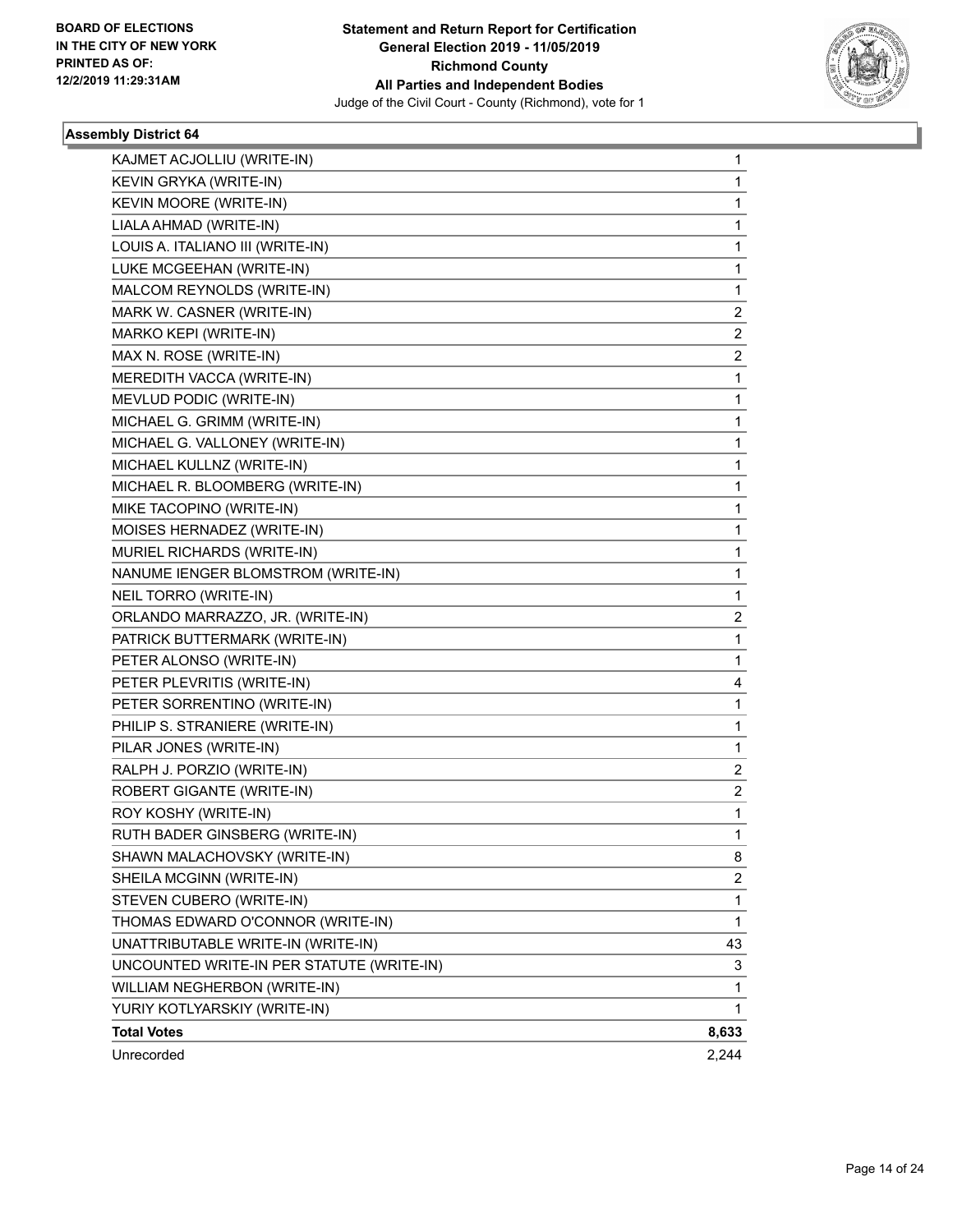

| PUBLIC COUNTER                                           | 56,044                  |
|----------------------------------------------------------|-------------------------|
| MANUALLY COUNTED EMERGENCY                               | 13                      |
| <b>ABSENTEE / MILITARY</b>                               | 2,202                   |
| AFFIDAVIT                                                | 216                     |
| <b>Total Ballots</b>                                     | 58,475                  |
| Less - Inapplicable Federal/Special Presidential Ballots | 0                       |
| <b>Total Applicable Ballots</b>                          | 58,475                  |
| MATTHEW P. BLUM (REPUBLICAN)                             | 33,238                  |
| MATTHEW P. BLUM (CONSERVATIVE)                           | 8,051                   |
| AARON JUDGE (WRITE-IN)                                   | 2                       |
| ABBY HOFFMEN (WRITE-IN)                                  | 1                       |
| ABIGAIL RIVERA (WRITE-IN)                                | 2                       |
| ADAM FRIEDLAND (WRITE-IN)                                | $\mathbf{1}$            |
| ADAM RANDALL (WRITE-IN)                                  | $\mathbf{1}$            |
| ADELOLA SHERALYNN DOW (WRITE-IN)                         | 1                       |
| AHMED ELZAHARDY (WRITE-IN)                               | 1                       |
| ALEJANDRA ACOSTA (WRITE-IN)                              | 1                       |
| ALEX PESOCHIN (WRITE-IN)                                 | 1                       |
| ALEXA JONES (WRITE-IN)                                   | 1                       |
| ALEXA WHORTON (WRITE-IN)                                 | $\mathbf{1}$            |
| ALEXANDRIA CADWELL (WRITE-IN)                            | 1                       |
| ALLEN CAPPELLI (WRITE-IN)                                | $\overline{\mathbf{c}}$ |
| ALLISON STONER (WRITE-IN)                                | 1                       |
| ALVINA MARTIN (WRITE-IN)                                 | 1                       |
| ANDREA MORSE (WRITE-IN)                                  | $\overline{2}$          |
| ANDREA RAFT (WRITE-IN)                                   | $\mathbf{1}$            |
| ANDREW CLARK (WRITE-IN)                                  | 1                       |
| ANDREW J. LANZA (WRITE-IN)                               | 1                       |
| ANDREW SALZILLO (WRITE-IN)                               | 1                       |
| ANDREW WANDOLOWSKI (WRITE-IN)                            | 1                       |
| ANGELA LOVERRO (WRITE-IN)                                | 1                       |
| ANGELO CONTINO (WRITE-IN)                                | $\mathbf{1}$            |
| ANNY JONES (WRITE-IN)                                    | 1                       |
| ANTHONY ARMSTRONG (WRITE-IN)                             | 1                       |
| ANTHONY FRAZIER (WRITE-IN)                               | 1                       |
| ANTHONY GADOBBE (WRITE-IN)                               | 1                       |
| AUDREY OSTLER (WRITE-IN)                                 | 1                       |
| <b>AUSTIN POYERS (WRITE-IN)</b>                          | 1                       |
| BARACK OBAMA (WRITE-IN)                                  | 6                       |
| BEBE REXHA (WRITE-IN)                                    | 1                       |
| BERNIE SANDERS (WRITE-IN)                                | 6                       |
| BERT KANNUDO (WRITE-IN)                                  | 1                       |
| BILL DE BLASIO (WRITE-IN)                                | 1                       |
| <b>BOB GRITZ (WRITE-IN)</b>                              | 1                       |
| <b>BOB HELBOCK (WRITE-IN)</b>                            | 26                      |
| <b>BOB JOHNSON (WRITE-IN)</b>                            | 1                       |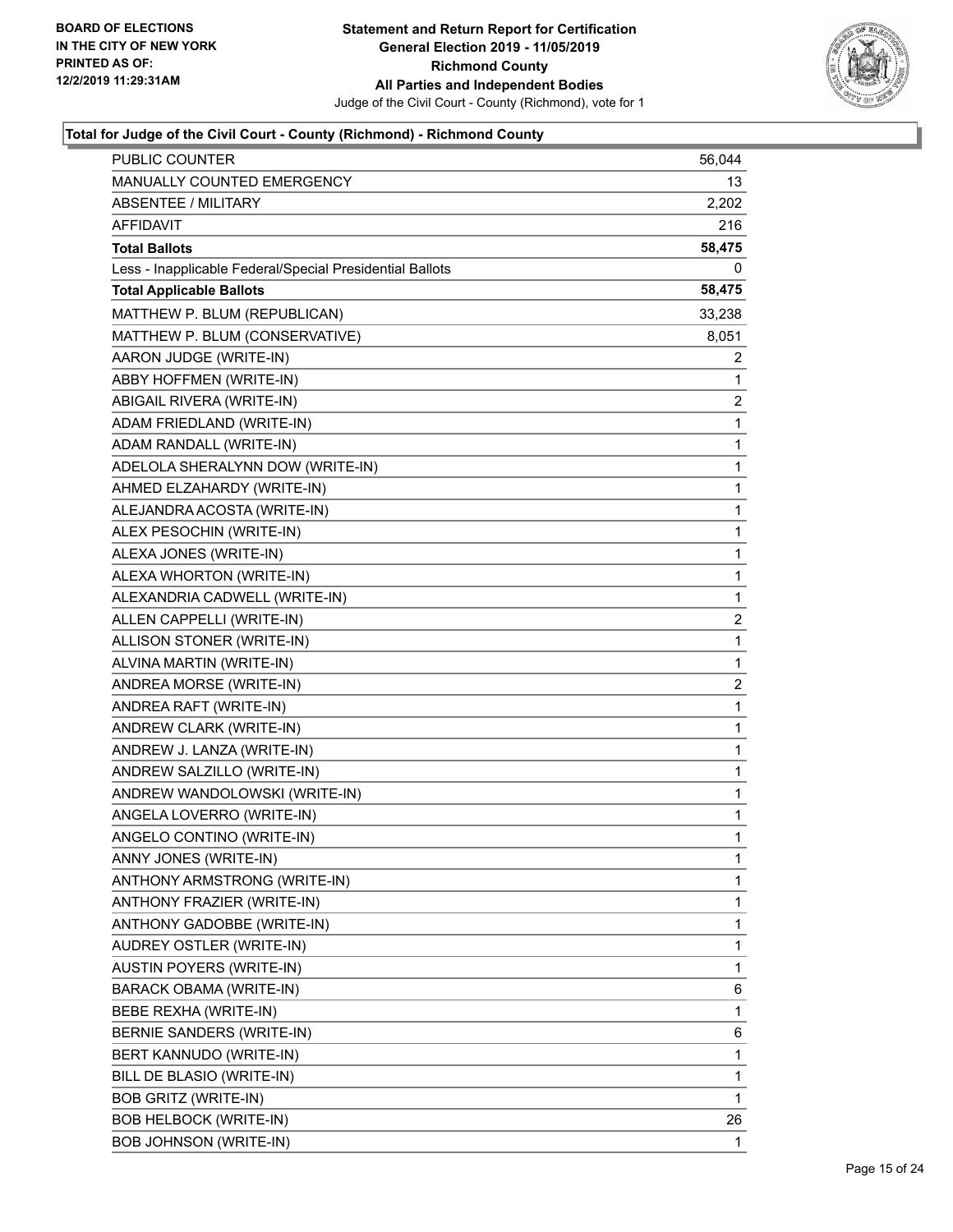

| <b>BOB ROSS (WRITE-IN)</b>          | 1 |
|-------------------------------------|---|
| <b>BOB WHITE (WRITE-IN)</b>         | 1 |
| <b>BOBBY GERRISH (WRITE-IN)</b>     | 1 |
| <b>BOBBY HEMMITT (WRITE-IN)</b>     | 1 |
| BRAY WYATT (WRITE-IN)               | 1 |
| BRIAN MEURER (WRITE-IN)             | 1 |
| CARA BUONINCONTRI (WRITE-IN)        | 3 |
| CARA BUORINCONTRI (WRITE-IN)        | 1 |
| CARL SMITH (WRITE-IN)               | 1 |
| CARLOS BELTRAN (WRITE-IN)           | 1 |
| CATHERINE M. DIDOMENICO (WRITE-IN)  | 3 |
| CESAR VARGAS (WRITE-IN)             | 3 |
| CHARLES D. FALL (WRITE-IN)          | 1 |
| CHARLES HARGROVE (WRITE-IN)         | 1 |
| CHE GUEVAGA (WRITE-IN)              | 1 |
| CHERYL GONZALES (WRITE-IN)          | 1 |
| CHERYL WILLIAMS (WRITE-IN)          | 1 |
| CHRIS GRANEY (WRITE-IN)             | 1 |
| CHRIS P. BACON (WRITE-IN)           | 1 |
| CHRISTIAN LUISI (WRITE-IN)          | 1 |
| CHRISTIANA LARSEN (WRITE-IN)        | 1 |
| CHRISTOPHER MANCUSO (WRITE-IN)      | 1 |
| CHRISTOPHER SPRUELL, SR. (WRITE-IN) | 1 |
| CLAY JONES (WRITE-IN)               | 1 |
| CLIFFORD N. JACOBSEN (WRITE-IN)     | 1 |
| CYNTHIA LOWNEY (WRITE-IN)           | 1 |
| CYNTHIA NIXON (WRITE-IN)            | 1 |
| DAITHI S. FARLEY (WRITE-IN)         | 1 |
| DAN FALCONE (WRITE-IN)              | 1 |
| DANIEL DEMEO (WRITE-IN)             | 1 |
| DANIEL M. DONOVAN, JR. (WRITE-IN)   | 1 |
| DANIEL O' DONNELL (WRITE-IN)        | 1 |
| DANIEL PATRICK MOYNIHAN (WRITE-IN)  | 1 |
| DANIEL STRINGER-AKESSON (WRITE-IN)  | 1 |
| DANIEL T. KENNEDY (WRITE-IN)        | 1 |
| DARCEL CLARK (WRITE-IN)             | 1 |
| DAVE O' HANLAN (WRITE-IN)           | 1 |
| DAVID BRAISTED (WRITE-IN)           | 1 |
| DAVID COPPERFIELD (WRITE-IN)        | 1 |
| DAVID IRONS (WRITE-IN)              | 1 |
| DAVID LEHR (WRITE-IN)               | 1 |
| DEACON SCATS (WRITE-IN)             | 1 |
| DEAN SELLITTO (WRITE-IN)            | 1 |
| DEBORAH L. ROSE (WRITE-IN)          | 3 |
|                                     |   |
| DEVIN BALKIND (WRITE-IN)            | 2 |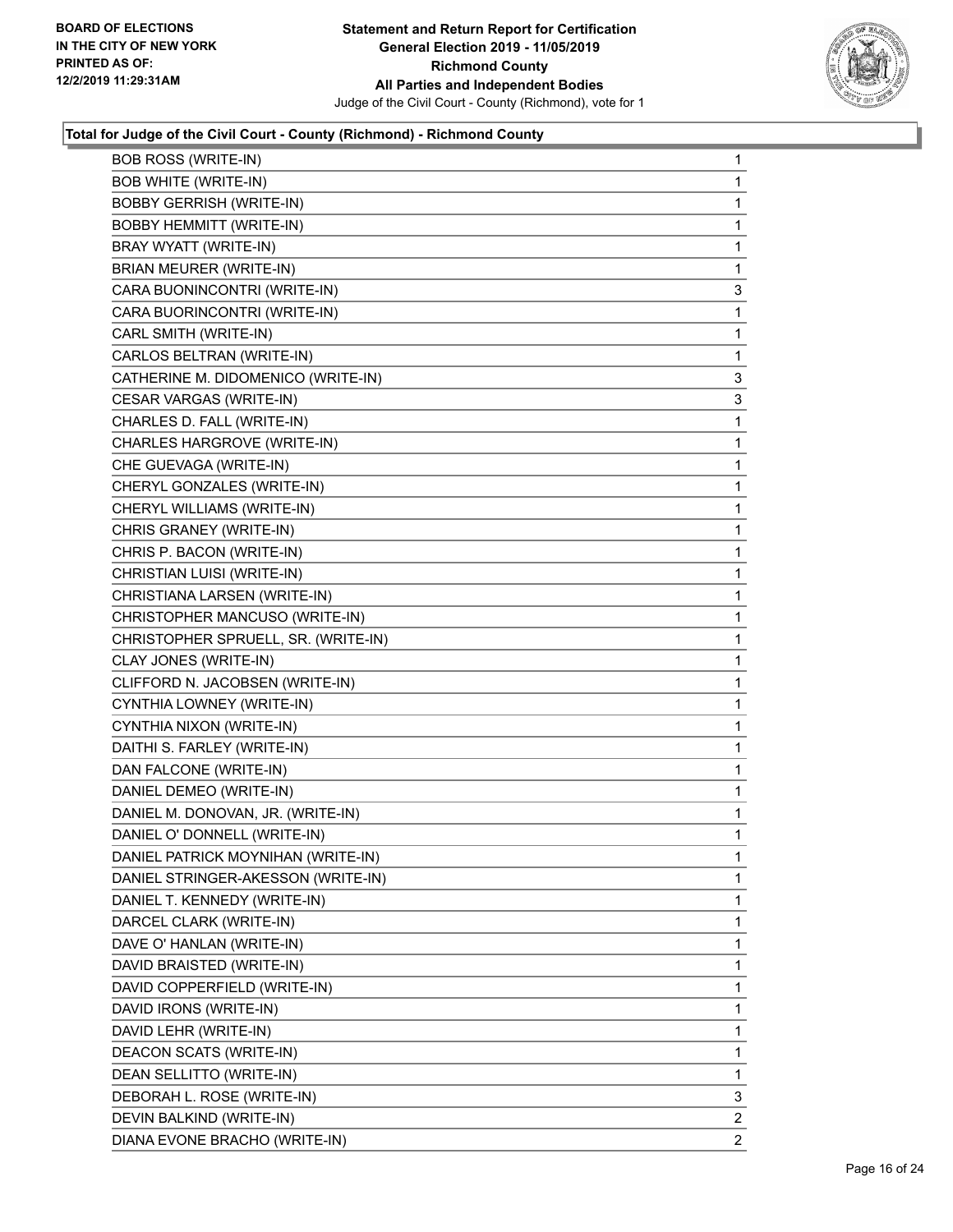

| DIANE EVERETT (WRITE-IN)          | $\overline{c}$ |
|-----------------------------------|----------------|
| DOMINICK SERPCUSA (WRITE-IN)      | 1              |
| DONALD J. TRUMP (WRITE-IN)        | 4              |
| DUANE FELTON (WRITE-IN)           | $\mathbf 1$    |
| EBENEZER OLUANYA (WRITE-IN)       | 1              |
| EDDY GORDO (WRITE-IN)             | 1              |
| EDLEGARAL VON HRAEUL (WRITE-IN)   | $\mathbf 1$    |
| EDWARD HYNES (WRITE-IN)           | 1              |
| EDWARD ROSADO (WRITE-IN)          | 1              |
| EDWIN KAMARA (WRITE-IN)           | 1              |
| EDWINA WINNIE MARTIN (WRITE-IN)   | 74             |
| ELBA EDRIS (WRITE-IN)             | 1              |
| ELIZABETH WARREN (WRITE-IN)       | 1              |
| ELLA EHRLICH (WRITE-IN)           | 1              |
| ELSAYED A. OSMAN (WRITE-IN)       | 1              |
| EMILY LEIBOWITZ (WRITE-IN)        | $\mathbf 1$    |
| ENCA KAGAN (WRITE-IN)             | 1              |
| ERIC WOLSTROW (WRITE-IN)          | 1              |
| ESWICK JONES (WRITE-IN)           | $\mathbf 1$    |
| FAITH HAGGERTY (WRITE-IN)         | 1              |
| FRAN POWERS (WRITE-IN)            | 1              |
| FRANK CORDA (WRITE-IN)            | $\mathbf 1$    |
| FRANK CUCCIA (WRITE-IN)           | 1              |
| FRANK PROSPERO (WRITE-IN)         | 1              |
| <b>GARY FIORE (WRITE-IN)</b>      | 1              |
| GENA MIMOZA (WRITE-IN)            | 10             |
| GENE E. HETZ (WRITE-IN)           | 1              |
| <b>GEORGE JOHNSON (WRITE-IN)</b>  | $\mathbf 1$    |
| <b>GEORGE MATTOCKS (WRITE-IN)</b> | 1              |
| GERALD A. DENARO (WRITE-IN)       | 1              |
| <b>GERARD DELL (WRITE-IN)</b>     | $\mathbf 1$    |
| <b>GEROGE CODD (WRITE-IN)</b>     | 1              |
| GREGORY MATHIS (WRITE-IN)         | $\mathbf 1$    |
| HAIL JASMIN (WRITE-IN)            | 1              |
| HARRY FORCE CRATER (WRITE-IN)     | 1              |
| HARRY T. STONE (WRITE-IN)         | 1              |
| HELEN GALETTE (WRITE-IN)          | 1              |
| HENRY BARDEL (WRITE-IN)           | 1              |
| HENRY DRAGIK (WRITE-IN)           | $\mathbf{1}$   |
| HENRY RELLONS (WRITE-IN)          | 1              |
| HESHAM EL-MELIGY (WRITE-IN)       | 12             |
| HILLARY CLINTON (WRITE-IN)        | 7              |
| HYACINTHIA ROBERTS (WRITE-IN)     | 1              |
| IAN WISMANN (WRITE-IN)            | 1              |
| ISABEL MORALES (WRITE-IN)         | $\mathbf{1}$   |
| IVANKA M. TRUMP (WRITE-IN)        | 1              |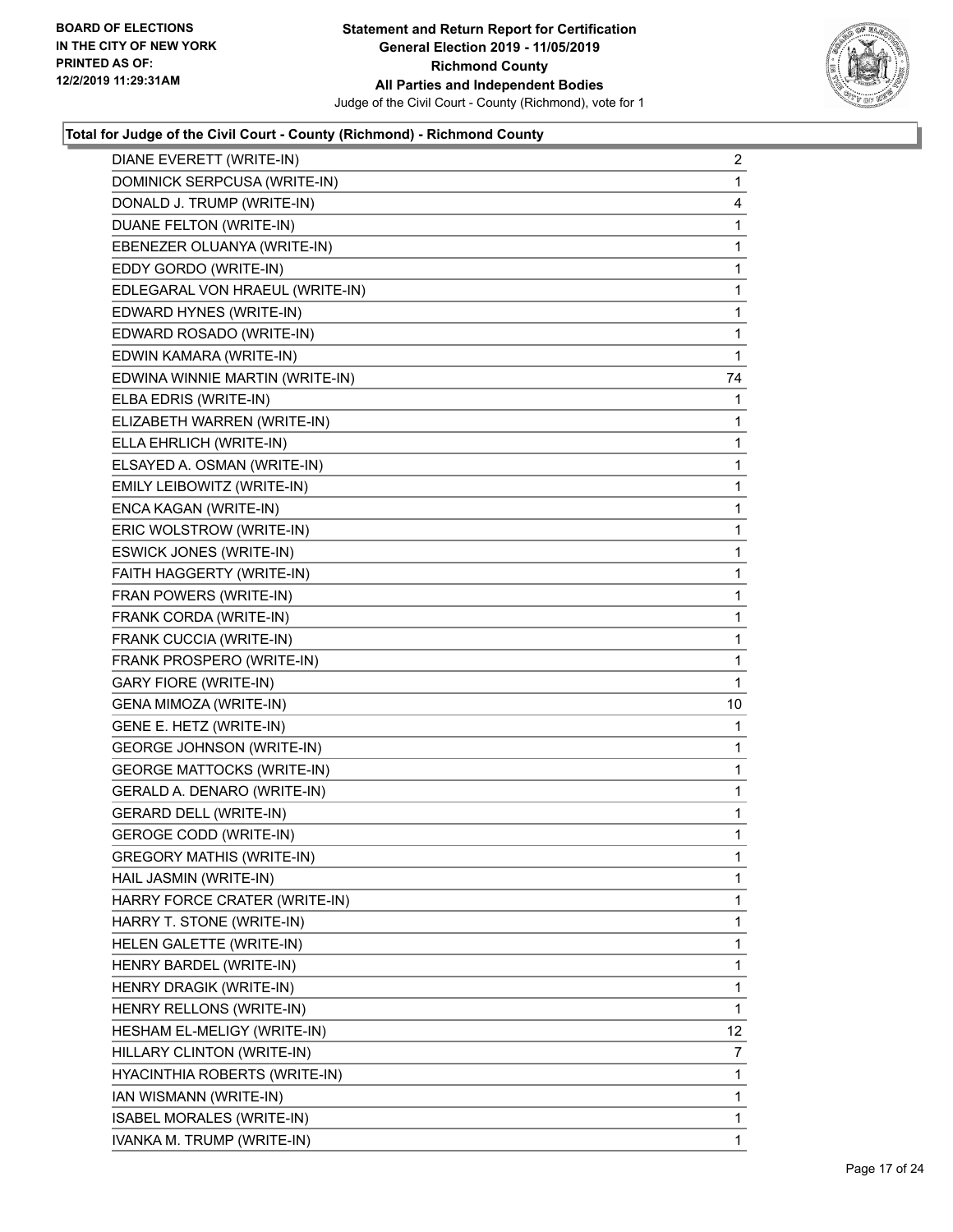

| JACK KIROY (WRITE-IN)                 | 1                       |
|---------------------------------------|-------------------------|
| JADE NELSON (WRITE-IN)                | $\overline{2}$          |
| JAMES BAER (WRITE-IN)                 | 1                       |
| JAMES BARNES III (WRITE-IN)           | $\overline{c}$          |
| JAMES COVIALE (WRITE-IN)              | 1                       |
| JAMES FRENCH (WRITE-IN)               | 1                       |
| JAMES HAMILTON (WRITE-IN)             | 1                       |
| JAMES LANE (WRITE-IN)                 | 1                       |
| JAMES S. ODDO (WRITE-IN)              | 2                       |
| JAMES SMITH (WRITE-IN)                | 1                       |
| JANE ALSTON (WRITE-IN)                | 1                       |
| JANELE HYER-SPENCER (WRITE-IN)        | 1                       |
| JANINE MATERNA (WRITE-IN)             | 4                       |
| JASON COHEN (WRITE-IN)                | 1                       |
| JASON DYZENHAUS (WRITE-IN)            | 1                       |
| JATT DREDDZ (WRITE-IN)                | 1                       |
| JAVIER VEGA (WRITE-IN)                | 1                       |
| JAY COHEN (WRITE-IN)                  | 1                       |
| JEANINE PIRRO (WRITE-IN)              | 1                       |
| JEFFEREY ARONDERRY (WRITE-IN)         | 1                       |
| JEFFERY SALHEL (WRITE-IN)             | 1                       |
| JENNIFER C. EDWARDS (WRITE-IN)        | 1                       |
| JENNIFER HERMUS WASHBURN (WRITE-IN)   | 1                       |
| JENNIFER MAHONEY (WRITE-IN)           | 1                       |
| JENNIFER RIVERA (WRITE-IN)            | $\overline{\mathbf{c}}$ |
| JERRY GERRGICH (WRITE-IN)             | 1                       |
| JESSICA LISA ROSE GIORDANO (WRITE-IN) | 1                       |
| JESSIE AUGUSTIN (WRITE-IN)            | 1                       |
| JOANNE SHIMEKI (WRITE-IN)             | 1                       |
| JOE ARPAIO (WRITE-IN)                 | 1                       |
| JOE BIDEN (WRITE-IN)                  | 1                       |
| JOE CONWAY (WRITE-IN)                 | 1                       |
| JOHN A. STRANDBERRY, JR. (WRITE-IN)   | 1                       |
| JOHN ADRIAN (WRITE-IN)                | 1                       |
| JOHN B. COSCIA (WRITE-IN)             | $\overline{2}$          |
| JOHN G. CAMPBELL (WRITE-IN)           | 1                       |
| JOHN HUNDLEY (WRITE-IN)               | 1                       |
| JOHN KOBINSKI (WRITE-IN)              | $\overline{2}$          |
| JOHN MCBETH, JR. (WRITE-IN)           | 1                       |
| JOHN MICHAEL ENDICICEO (WRITE-IN)     | 1                       |
| JOHN P. GULINO (WRITE-IN)             | $\overline{2}$          |
| JOHN P. O' BRIAN (WRITE-IN)           | 1                       |
| JOHN SMITH (WRITE-IN)                 | 1                       |
| JOHN W. CORTES (WRITE-IN)             | 1                       |
| JOHN W. MOONEY (WRITE-IN)             | 1                       |
| JON TESARICKS (WRITE-IN)              | 1                       |
|                                       |                         |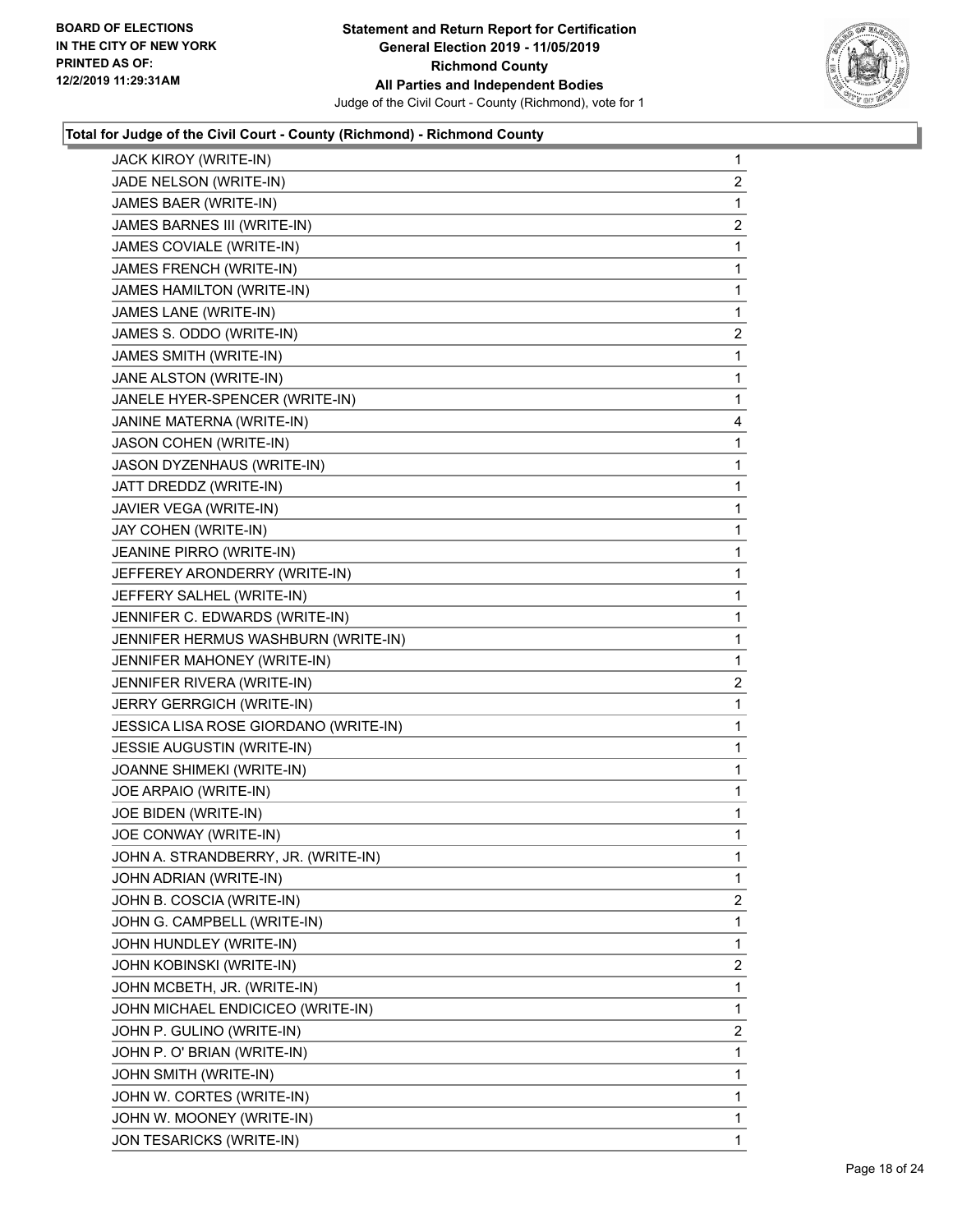

|                         | JONATHON J. JIMONEZ (WRITE-IN) | $\mathbf{1}$   |
|-------------------------|--------------------------------|----------------|
|                         | JONATHON V. COLON (WRITE-IN)   | $\overline{2}$ |
|                         | JORDAN MAMET (WRITE-IN)        | 1              |
| JORDAN PAZ (WRITE-IN)   |                                | 1              |
|                         | JORDAN ZOLTOWSKY (WRITE-IN)    | 1              |
|                         | JORGE VASQUEZ (WRITE-IN)       | 1              |
|                         | JOSEPH EBRON (WRITE-IN)        | 1              |
|                         | JOSEPH HUGHES (WRITE-IN)       | 1              |
|                         | JOSEPH LOPOSKY (WRITE-IN)      | 1              |
|                         | JOSEPH MEYER (WRITE-IN)        | 1              |
|                         | JOSEPH SHANNON (WRITE-IN)      | 1              |
| JUAN PICHIA (WRITE-IN)  |                                | 1              |
| JUDD NELSON (WRITE-IN)  |                                | 1              |
|                         | JUDITH MCMAHON (WRITE-IN)      | 1              |
|                         | JUDY SHEINDLIN (WRITE-IN)      | 4              |
|                         | JUEZDELA CORTE (WRITE-IN)      | 1              |
|                         | JULIENNE VERDI (WRITE-IN)      | 2              |
|                         | JULIETTE MOORE (WRITE-IN)      | 1              |
|                         | JUMAANE D. WILLIAMS (WRITE-IN) | 3              |
|                         | JUSTIN L. BRANNAN (WRITE-IN)   | 1              |
|                         | KAJMET ACJOLLIU (WRITE-IN)     | 1              |
|                         | KALMAN YESER (WRITE-IN)        | 1              |
| KANYE WEST (WRITE-IN)   |                                | 1              |
|                         | KAREN BISCEGLE (WRITE-IN)      | 1              |
|                         | KAREN LANRINER (WRITE-IN)      | 1              |
|                         | KAREN SIMMONS (WRITE-IN)       | 1              |
| KARL ASHANTI (WRITE-IN) |                                | 1              |
|                         | KATHERINE BUCHANAN (WRITE-IN)  | $\overline{2}$ |
|                         | KATHLEEN GORMAN (WRITE-IN)     | 1              |
|                         | KATHLEEN OSTLER (WRITE-IN)     | $\mathbf{1}$   |
|                         | KEITH GLADITSCH (WRITE-IN)     | 1              |
|                         | KENDAL HENRY (WRITE-IN)        | 1              |
|                         | KENNETH BUFFALOE (WRITE-IN)    | 1              |
|                         | KENNETH RAISCH (WRITE-IN)      | 2              |
| KENNETH SIEV (WRITE-IN) |                                | 1              |
|                         | KERRY BEINGELID (WRITE-IN)     | 1              |
| KEVIN BUONO (WRITE-IN)  |                                | 1              |
|                         | KEVIN FURMAN (WRITE-IN)        | 1              |
| KEVIN GRYKA (WRITE-IN)  |                                | 1              |
| KEVIN MOORE (WRITE-IN)  |                                | 1              |
| KIETH HYMAN (WRITE-IN)  |                                | 1              |
|                         | KIMBERLY DEVINE (WRITE-IN)     | 1              |
|                         | KIRK CHISHOLM (WRITE-IN)       | 1              |
| KUNI LEMI (WRITE-IN)    |                                | 1              |
|                         | LAURA A. SMITH (WRITE-IN)      | 2              |
| LEIA SHAPIRO (WRITE-IN) |                                | 1              |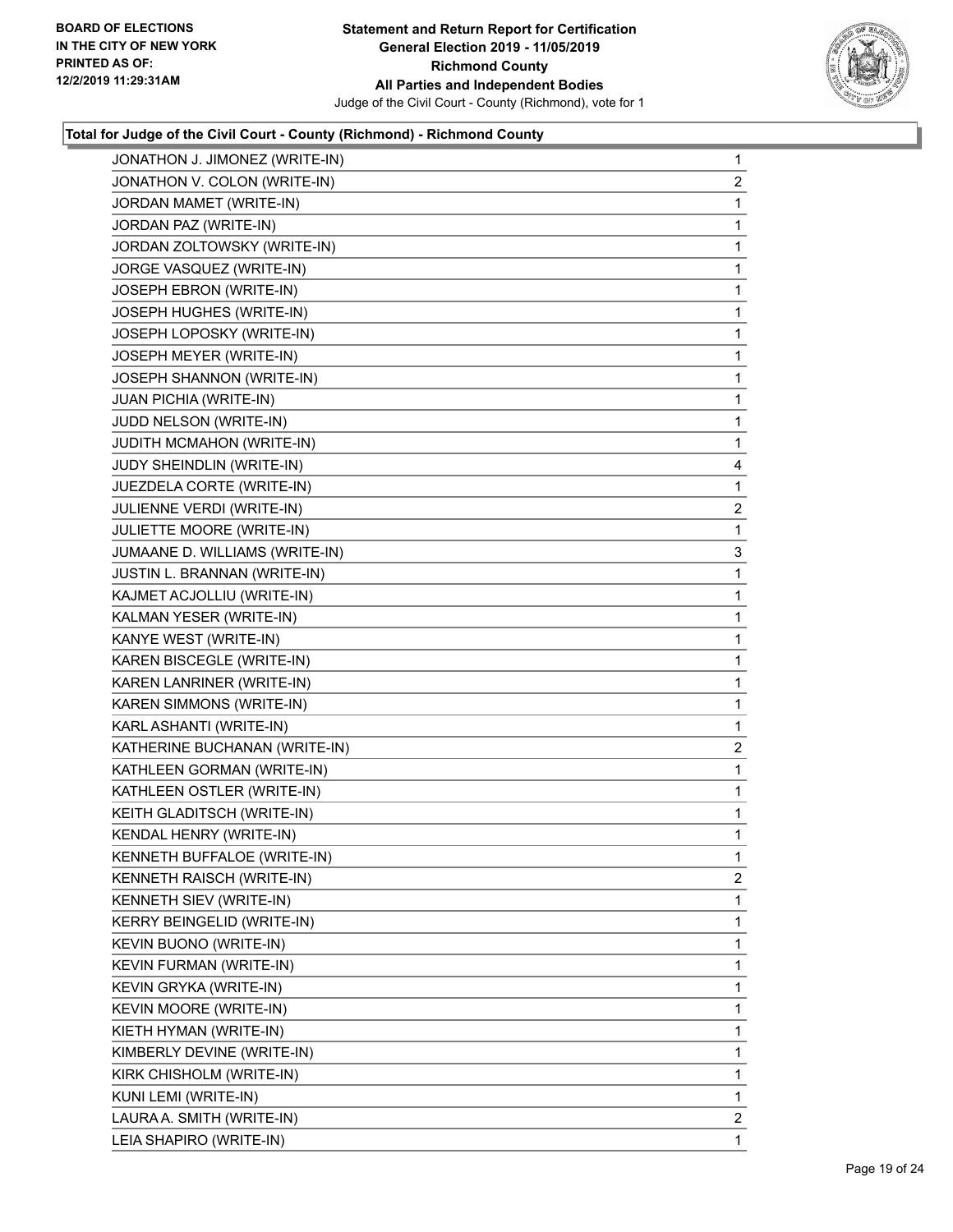

| LESLIE SHANNON (WRITE-IN)        | $\mathbf{1}$   |
|----------------------------------|----------------|
| LETITIA A. JAMES (WRITE-IN)      | 1              |
| LIALA AHMAD (WRITE-IN)           | 1              |
| LIAM HANKY (WRITE-IN)            | 1              |
| LINDY CRESCITELLI (WRITE-IN)     | 1              |
| LINDY LOPEZ (WRITE-IN)           | 1              |
| LISA BOVA-HIATT (WRITE-IN)       | 1              |
| LISA GIOVINAZZO (WRITE-IN)       | 1              |
| LISA OTTLEY (WRITE-IN)           | 1              |
| LISA SANSONE (WRITE-IN)          | 1              |
| LORRAINE MARY REILLY (WRITE-IN)  | 1              |
| LOU TOBACCO (WRITE-IN)           | 1              |
| LOUIS A. ITALIANO III (WRITE-IN) | 1              |
| LUCAS ALLEN (WRITE-IN)           | 1              |
| LUCILLE BORGHESE (WRITE-IN)      | 1              |
| LUIS HERNANDEZ (WRITE-IN)        | 1              |
| LUKE MCGEEHAN (WRITE-IN)         | 1              |
| MALCOM REYNOLDS (WRITE-IN)       | 1              |
| MARCUS A. MARINO (WRITE-IN)      | 1              |
| MARIA DIRE (WRITE-IN)            | 1              |
| MARIANNE WILLIAMSON (WRITE-IN)   | 1              |
| MARIO DIRE (WRITE-IN)            | 1              |
| MARISA POE (WRITE-IN)            | 1              |
| MARK EBARTE (WRITE-IN)           | 1              |
| MARK MOTHERSBAUGH (WRITE-IN)     | 1              |
| MARK POLLOCK (WRITE-IN)          | 1              |
| MARK W. CASNER (WRITE-IN)        | 2              |
| MARKO KEPI (WRITE-IN)            | $\overline{c}$ |
| MARTIN JAMES (WRITE-IN)          | 1              |
| MATADEL SHER (WRITE-IN)          | 1              |
| MATHHEW P. BLURRY (WRITE-IN)     | 1              |
| MATT CHRISTMAN (WRITE-IN)        | 1              |
| MATT WILSON (WRITE-IN)           | 1              |
| MATTHEW BURDGE (WRITE-IN)        | 1              |
| MATTHEW C. LUND (WRITE-IN)       | 1              |
| MATTHEW J. OBRIEN (WRITE-IN)     | 1              |
| MATTHEW J. PASTORE (WRITE-IN)    | 1              |
| MATTHEW J. TITONE (WRITE-IN)     | 3              |
| MATTHEW SIGNORILE (WRITE-IN)     | 1              |
| MAX N. ROSE (WRITE-IN)           | 6              |
| MELISSA LOCKMAN (WRITE-IN)       | 1              |
| MELISSA LOUGHLIN (WRITE-IN)      | 1              |
| MEREDITH VACCA (WRITE-IN)        | 1              |
| MEVLUD PODIC (WRITE-IN)          | 1              |
| MICHAEL BATTEN (WRITE-IN)        | 3              |
| MICHAEL BRENNAN (WRITE-IN)       | 1              |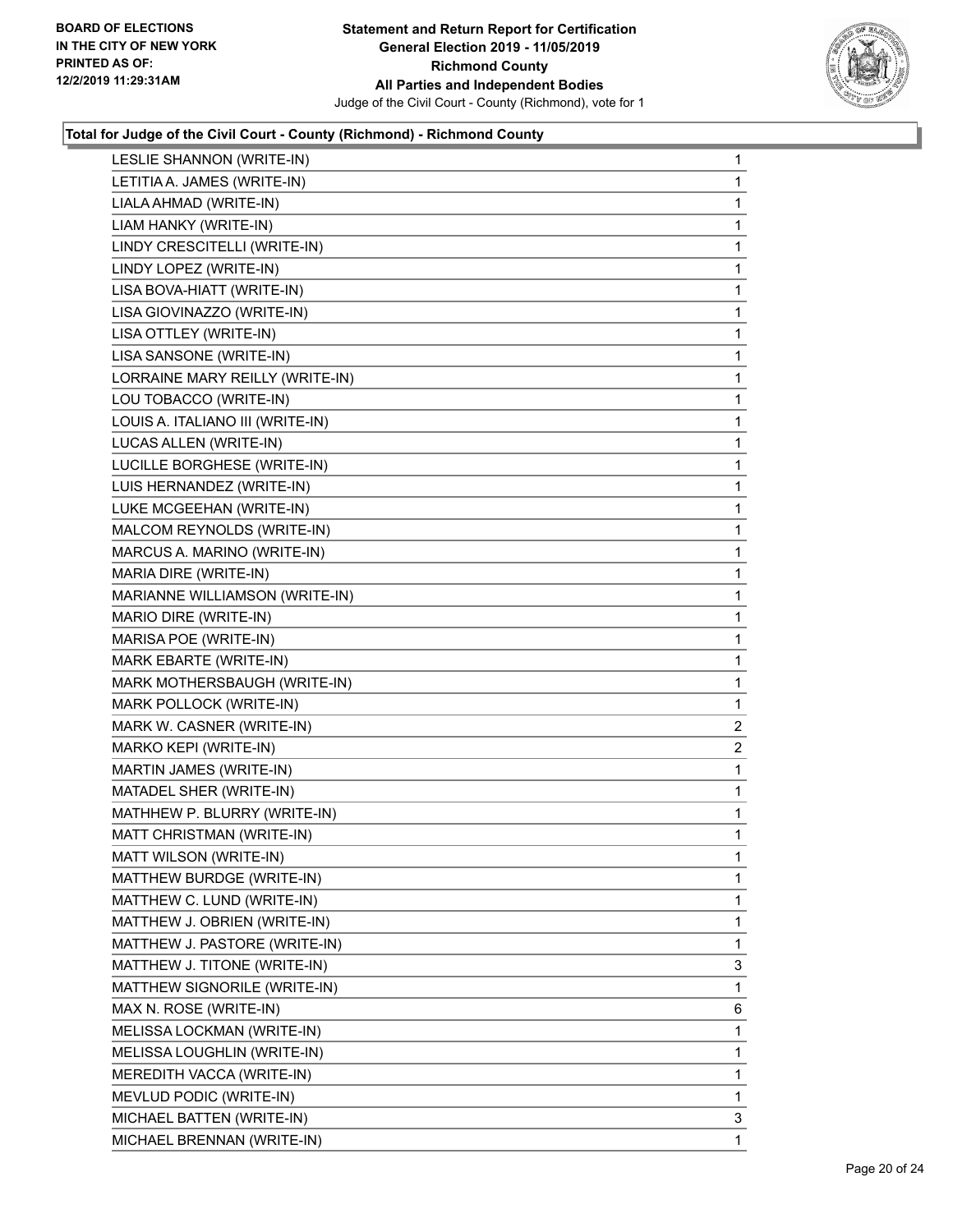

| MICHAEL DEFELIZE (WRITE-IN)        | $\mathbf{1}$   |
|------------------------------------|----------------|
| MICHAEL DEVITO (WRITE-IN)          | $\mathbf{1}$   |
| MICHAEL E. MCMAHON (WRITE-IN)      | 3              |
| MICHAEL G. GRIMM (WRITE-IN)        | 3              |
| MICHAEL G. VALLONEY (WRITE-IN)     | 1              |
| MICHAEL GERBINO (WRITE-IN)         | 1              |
| MICHAEL HUBBS (WRITE-IN)           | 1              |
| MICHAEL JORDAN (WRITE-IN)          | $\mathbf{1}$   |
| MICHAEL KULLNZ (WRITE-IN)          | 1              |
| MICHAEL MEAGHER (WRITE-IN)         | $\mathbf 1$    |
| MICHAEL MICHEL (WRITE-IN)          | $\mathbf 1$    |
| MICHAEL OSTROWSKI (WRITE-IN)       | $\mathbf{1}$   |
| MICHAEL R. BLOOMBERG (WRITE-IN)    | $\overline{2}$ |
| MICHAEL RUBY (WRITE-IN)            | $\mathbf{1}$   |
| MICHAEL SCOTT (WRITE-IN)           | 1              |
| MICHAEL SMITH (WRITE-IN)           | 1              |
| MICHELLE OBAMA (WRITE-IN)          | 2              |
| MIKE TACOPINO (WRITE-IN)           | 1              |
| MILLS LANE (WRITE-IN)              | 1              |
| MIRIAM CUSICK (WRITE-IN)           | $\mathbf{1}$   |
| MOISES HERNADEZ (WRITE-IN)         | 1              |
| MONET DORSAIMVILLE (WRITE-IN)      | $\mathbf 1$    |
| MURIEL RICHARDS (WRITE-IN)         | $\mathbf 1$    |
| <b>MYRECK GARLAND (WRITE-IN)</b>   | 1              |
| NANCY PELOSI (WRITE-IN)            | 1              |
| NANUME IENGER BLOMSTROM (WRITE-IN) | $\mathbf{1}$   |
| NEIL TORRO (WRITE-IN)              | 1              |
| NICOLE NEGRON (WRITE-IN)           | 3              |
| NICOLE PERALTA (WRITE-IN)          | $\mathbf 1$    |
| NIDHI KHANNA (WRITE-IN)            | 1              |
| NILES FRENCH (WRITE-IN)            | 1              |
| ODESA PAYNE (WRITE-IN)             | $\mathbf{1}$   |
| OPAL KAWECKI (WRITE-IN)            | $\mathbf 1$    |
| ORLANDO MARRAZZO, JR. (WRITE-IN)   | 7              |
| PATRICIA ANNE TAYLOR (WRITE-IN)    | 2              |
| PATRICK BUTTERMARK (WRITE-IN)      | 1              |
| PATRICK D. HALL (WRITE-IN)         | 1              |
| PATRICK JAMES MCCABE (WRITE-IN)    | 1              |
| PAUL ARCATI (WRITE-IN)             | 1              |
| PAUL SWINNERTON (WRITE-IN)         | 1              |
| PEARL A. WILLIAMS (WRITE-IN)       | 1              |
| PEARL DELLER (WRITE-IN)            | 1              |
| PETE DAVIDSON (WRITE-IN)           | 1              |
| PETER ALONSO (WRITE-IN)            | 1              |
| PETER J. ALAIMO (WRITE-IN)         | 1              |
| PETER PLEVRITIS (WRITE-IN)         | 4              |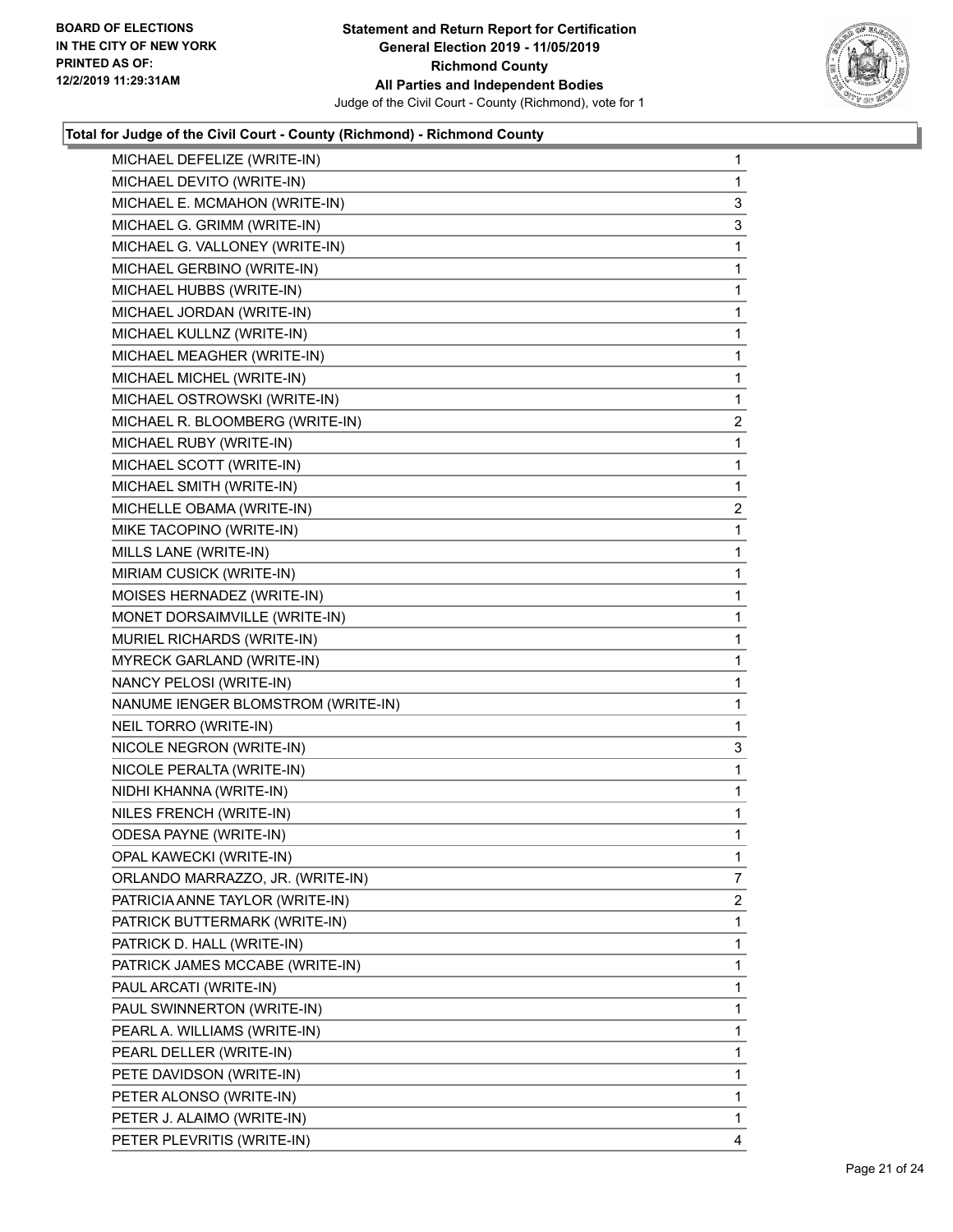

| PHILIP S. STRANIERE (WRITE-IN)<br>3<br>PHILIPPE-EDNER APOSTOL-MARIUS (WRITE-IN)<br>1<br>PILAR JONES (WRITE-IN)<br>1<br>PRISCILLA MARCO (WRITE-IN)<br>1<br>RALPH J. PORZIO (WRITE-IN)<br>2<br>RAYMOND CARR (WRITE-IN)<br>1<br>RAYMOND J. TURNER (WRITE-IN)<br>1<br>REGINA G. GENNARI (WRITE-IN)<br>3<br>$\mathbf{1}$<br>RESHMA SAVJANI (WRITE-IN)<br>RICH SULLUN (WRITE-IN)<br>1<br>RICHARD A. LUTHMANN, JR. (WRITE-IN)<br>1<br>RICHARD KAUFER (WRITE-IN)<br>1<br>RICHARD LIGHT (WRITE-IN)<br>1<br>RICK SANCHEZ (WRITE-IN)<br>1<br>ROBERT DENKER (WRITE-IN)<br>1<br>ROBERT GIGANTE (WRITE-IN)<br>2<br>ROBERT J. HARTIE (WRITE-IN)<br>1<br>ROBERT P. FETIK (WRITE-IN)<br>1<br>ROBERT SWAGGERT (WRITE-IN)<br>1<br>ROBERT SWIGERT (WRITE-IN)<br>1<br>RONALD CASTORINA, JR. (WRITE-IN)<br>4<br>RONALD GREGG (WRITE-IN)<br>1<br>ROSANNE M. CASEY (WRITE-IN)<br>1<br>ROY KOSHY (WRITE-IN)<br>1<br>RUTH BADER GINSBERG (WRITE-IN)<br>2<br>RYAN LIVOTE (WRITE-IN)<br>1<br>RYAN MCAVOY (WRITE-IN)<br>1<br>SARAH DEFINAR (WRITE-IN)<br>1<br>SCOTT GIACONE (WRITE-IN)<br>1<br>SCOTT NICHOLLS (WRITE-IN)<br>1<br>SETH MCFARLAND (WRITE-IN)<br>1<br>72<br>SHAWN MALACHOVSKY (WRITE-IN)<br>SHEILA MCGINN (WRITE-IN)<br>18<br>SHELDON COOPER (WRITE-IN)<br>1<br>1<br>SIOBHAN MCBRIDE (WRITE-IN)<br>SRABONE MONIR (WRITE-IN)<br>1<br>STEPHANIE LONGWORTH (WRITE-IN)<br>1<br>1<br>STEPHANIE RIVERA (WRITE-IN)<br>STEPHANIE SCHWARTZ (WRITE-IN)<br>1<br>STEPHEN BREW (WRITE-IN)<br>2<br>STEVE CORDELLO (WRITE-IN)<br>1<br>STEVEN CUBERO (WRITE-IN)<br>1<br>STEVEN CUCUZZA (WRITE-IN)<br>1<br>1<br>STEVEN D. KRAMER (WRITE-IN) |                            |   |
|------------------------------------------------------------------------------------------------------------------------------------------------------------------------------------------------------------------------------------------------------------------------------------------------------------------------------------------------------------------------------------------------------------------------------------------------------------------------------------------------------------------------------------------------------------------------------------------------------------------------------------------------------------------------------------------------------------------------------------------------------------------------------------------------------------------------------------------------------------------------------------------------------------------------------------------------------------------------------------------------------------------------------------------------------------------------------------------------------------------------------------------------------------------------------------------------------------------------------------------------------------------------------------------------------------------------------------------------------------------------------------------------------------------------------------------------------------------------------------------------------------------------------------------------------------------------------------------------------------|----------------------------|---|
|                                                                                                                                                                                                                                                                                                                                                                                                                                                                                                                                                                                                                                                                                                                                                                                                                                                                                                                                                                                                                                                                                                                                                                                                                                                                                                                                                                                                                                                                                                                                                                                                            |                            |   |
|                                                                                                                                                                                                                                                                                                                                                                                                                                                                                                                                                                                                                                                                                                                                                                                                                                                                                                                                                                                                                                                                                                                                                                                                                                                                                                                                                                                                                                                                                                                                                                                                            |                            |   |
|                                                                                                                                                                                                                                                                                                                                                                                                                                                                                                                                                                                                                                                                                                                                                                                                                                                                                                                                                                                                                                                                                                                                                                                                                                                                                                                                                                                                                                                                                                                                                                                                            |                            |   |
|                                                                                                                                                                                                                                                                                                                                                                                                                                                                                                                                                                                                                                                                                                                                                                                                                                                                                                                                                                                                                                                                                                                                                                                                                                                                                                                                                                                                                                                                                                                                                                                                            |                            |   |
|                                                                                                                                                                                                                                                                                                                                                                                                                                                                                                                                                                                                                                                                                                                                                                                                                                                                                                                                                                                                                                                                                                                                                                                                                                                                                                                                                                                                                                                                                                                                                                                                            |                            |   |
|                                                                                                                                                                                                                                                                                                                                                                                                                                                                                                                                                                                                                                                                                                                                                                                                                                                                                                                                                                                                                                                                                                                                                                                                                                                                                                                                                                                                                                                                                                                                                                                                            |                            |   |
|                                                                                                                                                                                                                                                                                                                                                                                                                                                                                                                                                                                                                                                                                                                                                                                                                                                                                                                                                                                                                                                                                                                                                                                                                                                                                                                                                                                                                                                                                                                                                                                                            |                            |   |
|                                                                                                                                                                                                                                                                                                                                                                                                                                                                                                                                                                                                                                                                                                                                                                                                                                                                                                                                                                                                                                                                                                                                                                                                                                                                                                                                                                                                                                                                                                                                                                                                            |                            |   |
|                                                                                                                                                                                                                                                                                                                                                                                                                                                                                                                                                                                                                                                                                                                                                                                                                                                                                                                                                                                                                                                                                                                                                                                                                                                                                                                                                                                                                                                                                                                                                                                                            |                            |   |
|                                                                                                                                                                                                                                                                                                                                                                                                                                                                                                                                                                                                                                                                                                                                                                                                                                                                                                                                                                                                                                                                                                                                                                                                                                                                                                                                                                                                                                                                                                                                                                                                            |                            |   |
|                                                                                                                                                                                                                                                                                                                                                                                                                                                                                                                                                                                                                                                                                                                                                                                                                                                                                                                                                                                                                                                                                                                                                                                                                                                                                                                                                                                                                                                                                                                                                                                                            |                            |   |
|                                                                                                                                                                                                                                                                                                                                                                                                                                                                                                                                                                                                                                                                                                                                                                                                                                                                                                                                                                                                                                                                                                                                                                                                                                                                                                                                                                                                                                                                                                                                                                                                            |                            |   |
|                                                                                                                                                                                                                                                                                                                                                                                                                                                                                                                                                                                                                                                                                                                                                                                                                                                                                                                                                                                                                                                                                                                                                                                                                                                                                                                                                                                                                                                                                                                                                                                                            |                            |   |
|                                                                                                                                                                                                                                                                                                                                                                                                                                                                                                                                                                                                                                                                                                                                                                                                                                                                                                                                                                                                                                                                                                                                                                                                                                                                                                                                                                                                                                                                                                                                                                                                            |                            |   |
|                                                                                                                                                                                                                                                                                                                                                                                                                                                                                                                                                                                                                                                                                                                                                                                                                                                                                                                                                                                                                                                                                                                                                                                                                                                                                                                                                                                                                                                                                                                                                                                                            |                            |   |
|                                                                                                                                                                                                                                                                                                                                                                                                                                                                                                                                                                                                                                                                                                                                                                                                                                                                                                                                                                                                                                                                                                                                                                                                                                                                                                                                                                                                                                                                                                                                                                                                            |                            |   |
|                                                                                                                                                                                                                                                                                                                                                                                                                                                                                                                                                                                                                                                                                                                                                                                                                                                                                                                                                                                                                                                                                                                                                                                                                                                                                                                                                                                                                                                                                                                                                                                                            |                            |   |
|                                                                                                                                                                                                                                                                                                                                                                                                                                                                                                                                                                                                                                                                                                                                                                                                                                                                                                                                                                                                                                                                                                                                                                                                                                                                                                                                                                                                                                                                                                                                                                                                            |                            |   |
|                                                                                                                                                                                                                                                                                                                                                                                                                                                                                                                                                                                                                                                                                                                                                                                                                                                                                                                                                                                                                                                                                                                                                                                                                                                                                                                                                                                                                                                                                                                                                                                                            |                            |   |
|                                                                                                                                                                                                                                                                                                                                                                                                                                                                                                                                                                                                                                                                                                                                                                                                                                                                                                                                                                                                                                                                                                                                                                                                                                                                                                                                                                                                                                                                                                                                                                                                            |                            |   |
|                                                                                                                                                                                                                                                                                                                                                                                                                                                                                                                                                                                                                                                                                                                                                                                                                                                                                                                                                                                                                                                                                                                                                                                                                                                                                                                                                                                                                                                                                                                                                                                                            |                            |   |
|                                                                                                                                                                                                                                                                                                                                                                                                                                                                                                                                                                                                                                                                                                                                                                                                                                                                                                                                                                                                                                                                                                                                                                                                                                                                                                                                                                                                                                                                                                                                                                                                            |                            |   |
|                                                                                                                                                                                                                                                                                                                                                                                                                                                                                                                                                                                                                                                                                                                                                                                                                                                                                                                                                                                                                                                                                                                                                                                                                                                                                                                                                                                                                                                                                                                                                                                                            |                            |   |
|                                                                                                                                                                                                                                                                                                                                                                                                                                                                                                                                                                                                                                                                                                                                                                                                                                                                                                                                                                                                                                                                                                                                                                                                                                                                                                                                                                                                                                                                                                                                                                                                            |                            |   |
|                                                                                                                                                                                                                                                                                                                                                                                                                                                                                                                                                                                                                                                                                                                                                                                                                                                                                                                                                                                                                                                                                                                                                                                                                                                                                                                                                                                                                                                                                                                                                                                                            |                            |   |
|                                                                                                                                                                                                                                                                                                                                                                                                                                                                                                                                                                                                                                                                                                                                                                                                                                                                                                                                                                                                                                                                                                                                                                                                                                                                                                                                                                                                                                                                                                                                                                                                            |                            |   |
|                                                                                                                                                                                                                                                                                                                                                                                                                                                                                                                                                                                                                                                                                                                                                                                                                                                                                                                                                                                                                                                                                                                                                                                                                                                                                                                                                                                                                                                                                                                                                                                                            |                            |   |
|                                                                                                                                                                                                                                                                                                                                                                                                                                                                                                                                                                                                                                                                                                                                                                                                                                                                                                                                                                                                                                                                                                                                                                                                                                                                                                                                                                                                                                                                                                                                                                                                            |                            |   |
|                                                                                                                                                                                                                                                                                                                                                                                                                                                                                                                                                                                                                                                                                                                                                                                                                                                                                                                                                                                                                                                                                                                                                                                                                                                                                                                                                                                                                                                                                                                                                                                                            |                            |   |
|                                                                                                                                                                                                                                                                                                                                                                                                                                                                                                                                                                                                                                                                                                                                                                                                                                                                                                                                                                                                                                                                                                                                                                                                                                                                                                                                                                                                                                                                                                                                                                                                            |                            |   |
|                                                                                                                                                                                                                                                                                                                                                                                                                                                                                                                                                                                                                                                                                                                                                                                                                                                                                                                                                                                                                                                                                                                                                                                                                                                                                                                                                                                                                                                                                                                                                                                                            |                            |   |
|                                                                                                                                                                                                                                                                                                                                                                                                                                                                                                                                                                                                                                                                                                                                                                                                                                                                                                                                                                                                                                                                                                                                                                                                                                                                                                                                                                                                                                                                                                                                                                                                            |                            |   |
|                                                                                                                                                                                                                                                                                                                                                                                                                                                                                                                                                                                                                                                                                                                                                                                                                                                                                                                                                                                                                                                                                                                                                                                                                                                                                                                                                                                                                                                                                                                                                                                                            |                            |   |
|                                                                                                                                                                                                                                                                                                                                                                                                                                                                                                                                                                                                                                                                                                                                                                                                                                                                                                                                                                                                                                                                                                                                                                                                                                                                                                                                                                                                                                                                                                                                                                                                            |                            |   |
|                                                                                                                                                                                                                                                                                                                                                                                                                                                                                                                                                                                                                                                                                                                                                                                                                                                                                                                                                                                                                                                                                                                                                                                                                                                                                                                                                                                                                                                                                                                                                                                                            |                            |   |
|                                                                                                                                                                                                                                                                                                                                                                                                                                                                                                                                                                                                                                                                                                                                                                                                                                                                                                                                                                                                                                                                                                                                                                                                                                                                                                                                                                                                                                                                                                                                                                                                            |                            |   |
|                                                                                                                                                                                                                                                                                                                                                                                                                                                                                                                                                                                                                                                                                                                                                                                                                                                                                                                                                                                                                                                                                                                                                                                                                                                                                                                                                                                                                                                                                                                                                                                                            |                            |   |
|                                                                                                                                                                                                                                                                                                                                                                                                                                                                                                                                                                                                                                                                                                                                                                                                                                                                                                                                                                                                                                                                                                                                                                                                                                                                                                                                                                                                                                                                                                                                                                                                            |                            |   |
|                                                                                                                                                                                                                                                                                                                                                                                                                                                                                                                                                                                                                                                                                                                                                                                                                                                                                                                                                                                                                                                                                                                                                                                                                                                                                                                                                                                                                                                                                                                                                                                                            |                            |   |
|                                                                                                                                                                                                                                                                                                                                                                                                                                                                                                                                                                                                                                                                                                                                                                                                                                                                                                                                                                                                                                                                                                                                                                                                                                                                                                                                                                                                                                                                                                                                                                                                            |                            |   |
|                                                                                                                                                                                                                                                                                                                                                                                                                                                                                                                                                                                                                                                                                                                                                                                                                                                                                                                                                                                                                                                                                                                                                                                                                                                                                                                                                                                                                                                                                                                                                                                                            |                            |   |
|                                                                                                                                                                                                                                                                                                                                                                                                                                                                                                                                                                                                                                                                                                                                                                                                                                                                                                                                                                                                                                                                                                                                                                                                                                                                                                                                                                                                                                                                                                                                                                                                            |                            |   |
|                                                                                                                                                                                                                                                                                                                                                                                                                                                                                                                                                                                                                                                                                                                                                                                                                                                                                                                                                                                                                                                                                                                                                                                                                                                                                                                                                                                                                                                                                                                                                                                                            |                            |   |
|                                                                                                                                                                                                                                                                                                                                                                                                                                                                                                                                                                                                                                                                                                                                                                                                                                                                                                                                                                                                                                                                                                                                                                                                                                                                                                                                                                                                                                                                                                                                                                                                            |                            |   |
|                                                                                                                                                                                                                                                                                                                                                                                                                                                                                                                                                                                                                                                                                                                                                                                                                                                                                                                                                                                                                                                                                                                                                                                                                                                                                                                                                                                                                                                                                                                                                                                                            | STEVEN MILEVSKI (WRITE-IN) | 1 |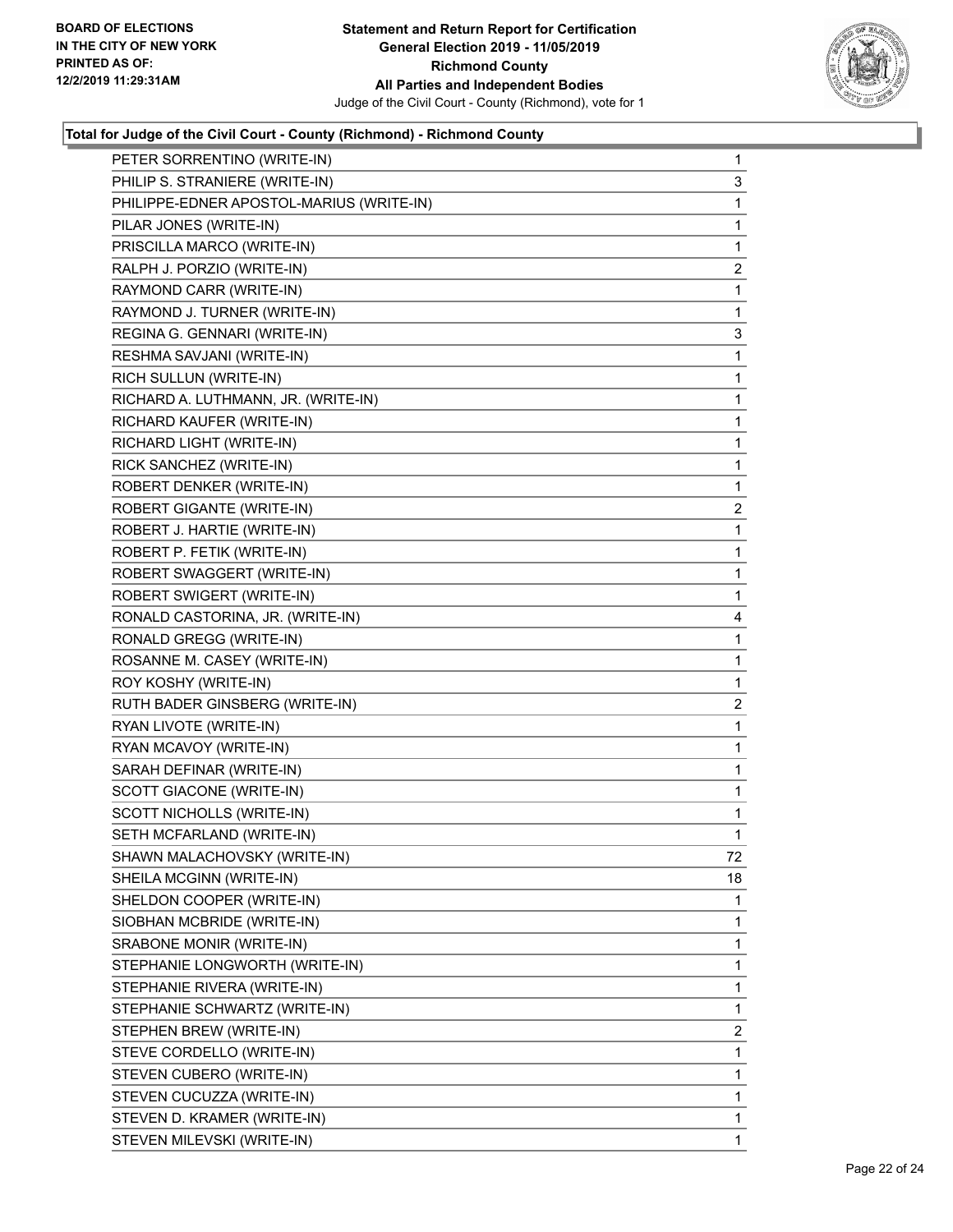

| TAL JASMIN (WRITE-IN)                     | 1                       |
|-------------------------------------------|-------------------------|
| TAPH BEI FONG (WRITE-IN)                  | 1                       |
| TERESA R. NUCCIO (WRITE-IN)               | 2                       |
| THOMAS BLUM (WRITE-IN)                    | $\mathbf{1}$            |
| THOMAS DUFFY (WRITE-IN)                   | 1                       |
| THOMAS EDWARD O'CONNOR (WRITE-IN)         | $\mathbf 1$             |
| THOMAS SIPP (WRITE-IN)                    | $\mathbf 1$             |
| TIMMY TIM (WRITE-IN)                      | 1                       |
| TIMOTHY KOHLER (WRITE-IN)                 | 1                       |
| TOM COCOLA (WRITE-IN)                     | 1                       |
| TOM SMITH (WRITE-IN)                      | 1                       |
| TOM SOBEBANKI (WRITE-IN)                  | 1                       |
| TONY GIFY (WRITE-IN)                      | 1                       |
| TONY ROBBINS (WRITE-IN)                   | 1                       |
| TUCKER MARTIN (WRITE-IN)                  | 1                       |
| UNATTRIBUTABLE WRITE-IN (WRITE-IN)        | 269                     |
| UNCOUNTED WRITE-IN PER STATUTE (WRITE-IN) | 8                       |
| VICTOR BRIGGS (WRITE-IN)                  | 1                       |
| VICTORIA BROWN (WRITE-IN)                 | 1                       |
| VINCENT BENFANTE (WRITE-IN)               | $\mathbf 1$             |
| VINCENT CORALLO (WRITE-IN)                | $\overline{\mathbf{c}}$ |
| VINCENT EKE- NWEU (WRITE-IN)              | 1                       |
| VINNY CORALLO (WRITE-IN)                  | $\overline{c}$          |
| <b>VLADIMIR PUTIN (WRITE-IN)</b>          | 1                       |
| WILLIAM CARR (WRITE-IN)                   | 1                       |
| WILLIAM J. HAMILL (WRITE-IN)              | 1                       |
| WILLIAM NEGHERBON (WRITE-IN)              | 1                       |
| WINIFRED MARTIN (WRITE-IN)                | 1                       |
| WINNIE BLUM (WRITE-IN)                    | 1                       |
| YURIY KOTLYARSKIY (WRITE-IN)              | 1                       |
| ZEESHAN MUNAWN (WRITE-IN)                 | 1                       |
| ZEPHYR TEACHOUT (WRITE-IN)                | 1                       |
| <b>Total Votes</b>                        | 42,258                  |
| Unrecorded                                | 16,217                  |